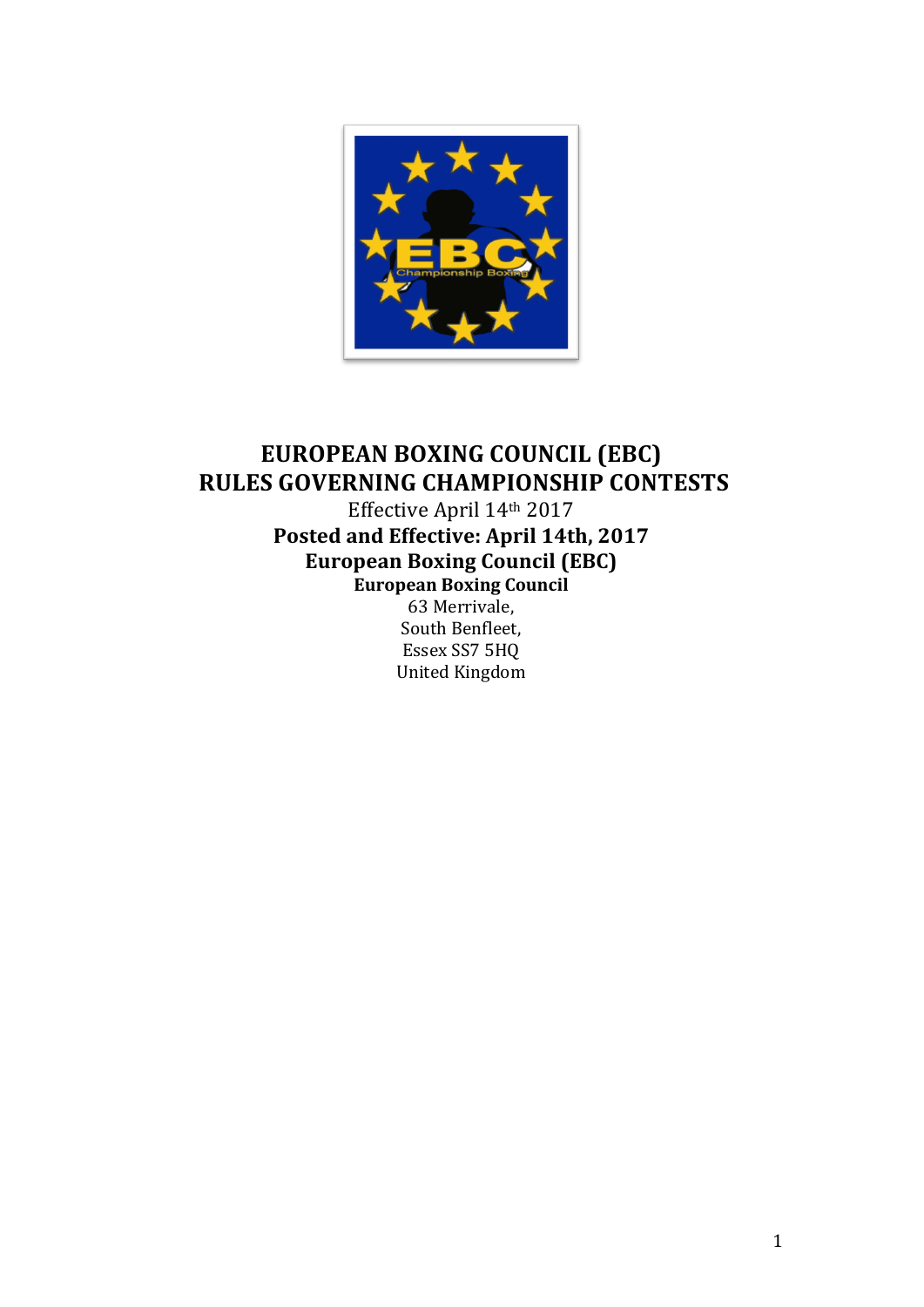# **EUROPEAN BOXING COUNCIL (EBC) RULES GOVERNING EBC EUROPEAN CHAMPIONSHIP CONTESTS**

*Rule Cage Cage* **<b>***Cage Cage Cage Cage Cage Cage Cage Cage Cage Cage Cage* 

#### **Table of Contents**

| 1. Weight and Weigh-Ins                                                     | 7  |
|-----------------------------------------------------------------------------|----|
| A. Timing of Initial Weigh-In                                               | 8  |
| 1. Champion's Failure to Make Weight                                        | 8  |
| 2. Challenger's Failure to Make Weight                                      | 8  |
| 3. Failure to Make Weight in Fight for Vacant Title or Elimination Bout     | 8  |
| 4. Both Boxers' Failure to Make Weight                                      | 8  |
| B. Timing of Second Day Weigh-In                                            | 8  |
| 1. Champion's Failure to Make Weight or to Appear for the Second Day        |    |
| Weigh-In                                                                    | 9  |
| 2. Challenger's Failure to Make Weight or to Appear for the Second Day      |    |
| Weigh-In                                                                    | 9  |
| 3. Failure to Make Weight or Appear at the Second Day Weigh-In in Fight for |    |
| Vacant Title or Elimination Contest                                         | 9  |
| 4. Both Boxers' Failure to Make Weight or to Appear for the Second Day      |    |
| Weigh-In                                                                    | 9  |
| 2. Contracts for Championship Contest                                       | 10 |
| A. Submission of Contracts to EBC                                           | 10 |
| <b>B.</b> Sanction Fees                                                     | 10 |
| C. Qualification for Official's Fees                                        | 11 |
| D. Limitation on Ability to Participate in Purse Bid                        | 11 |
| E. Championship Belt                                                        | 11 |
| 3. Clauses in Championship Contracts                                        | 11 |
| A. Purpose                                                                  | 11 |
| <b>B. Return Contests</b>                                                   | 11 |
| C. Penalties for Violation                                                  | 11 |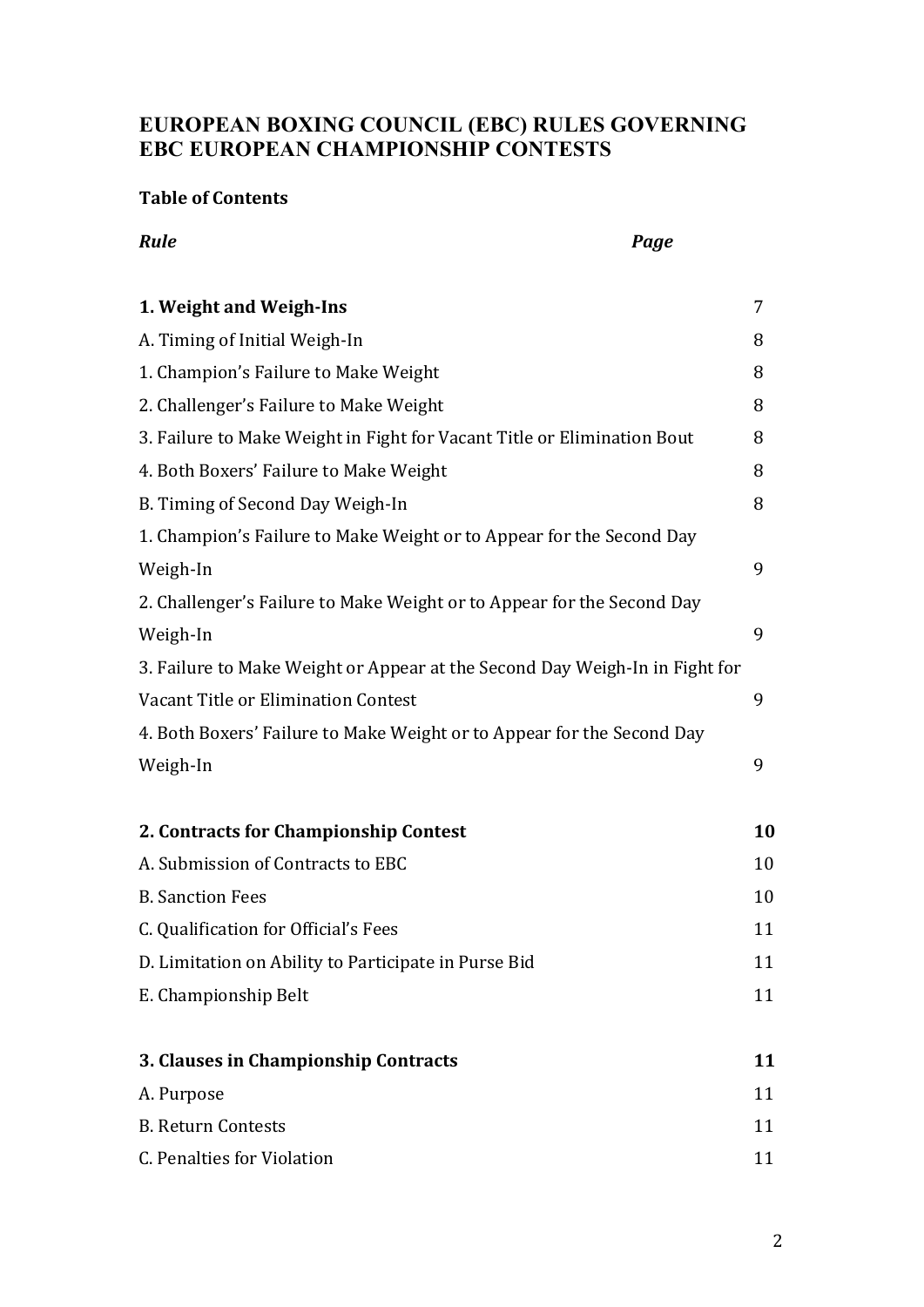| Rule                                                               | Page |
|--------------------------------------------------------------------|------|
| 1. Dismissal from EBC                                              | 11   |
| 2. Forfeiture of Title                                             | 12   |
|                                                                    |      |
| 4. Failure of Champion to Fulfil Contract                          | 12   |
| <b>5. Defence of Title</b>                                         | 12   |
| A. Heavyweight Division                                            | 12   |
| 1. Mandatory Defence Obligation                                    | 12   |
| 2. Optional Defences                                               | 12   |
| <b>B. All Other Weight Divisions</b>                               | 13   |
| 1. Mandatory Defence Obligation                                    | 13   |
| 2. Optional Defences                                               | 13   |
| C. Leading Available Contenders                                    | 14   |
| D. Notice of Mandatory Obligation                                  | 15   |
| 1. General                                                         | 15   |
| 2. Voluntary Early Mandatory                                       | 15   |
| 3. Medical Extension                                               | 16   |
| E. Unification Contests                                            | 16   |
| 1. Prior Approval Required                                         | 16   |
| 2. EBU, WBO Europe & Other European Champions                      | 16   |
| F. Qualifications for $#1 \& #2$ Positions in Each Weight Division | 17   |
| G. Purse Bid                                                       | 17   |
| H. Unsanctioned Contests                                           | 17   |
| I. Non-Championship Contests                                       | 18   |
| J. Attendance at EBC Sanctioned Championship Contests              | 18   |
| K. Rematch                                                         | 18   |
| 6. Procedure When Title Becomes Vacant                             | 18   |
| A. Fight for Title                                                 | 18   |
| 1. Time to Negotiate                                               | 18   |
| 2. No Intervening Contest Permitted                                | 19   |
| 3. Purse Bid                                                       | 19   |
| <b>B.</b> Unavailable Boxer                                        | 19   |
| C. Heavyweight Division                                            | 19   |
| 1. Mandatory Defence Obligation                                    | 19   |
| 2. Optional Defence                                                | 20   |
| D. All Other Weight Divisions                                      | 20   |
| 1. Mandatory Defence Obligation                                    | 21   |
| 2. Optional Defences                                               | 21   |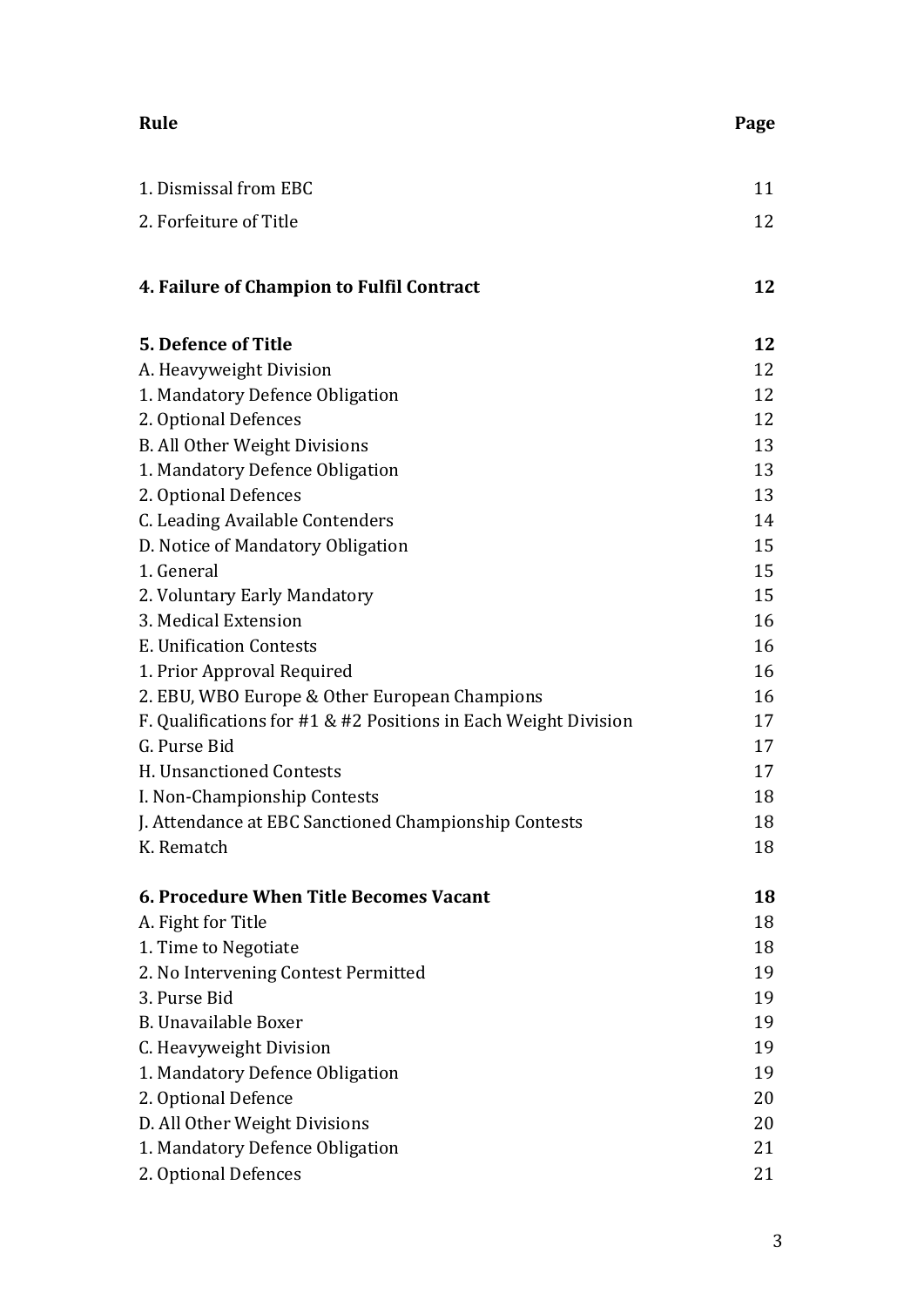| Rule                                                                       | Page |
|----------------------------------------------------------------------------|------|
| <b>7. Draw Decision</b>                                                    | 22   |
| 8. Disqualification                                                        | 22   |
| A. Challenge                                                               | 22   |
| <b>B.</b> Champion                                                         | 22   |
| C. Winner After The Contest                                                | 22   |
| <b>9. Process of Elimination</b>                                           | 22   |
| A. Ordered Elimination Contest                                             | 22   |
| 1. Timing of Notification                                                  | 23   |
| 2. No Intervening Contests                                                 | 23   |
| B. Unavailability                                                          | 24   |
| C. Refusal to Participate                                                  | 24   |
| D. Purse Bid                                                               | 25   |
| E. Box Off                                                                 | 25   |
| F. Voluntary Elimination Contest                                           | 25   |
| G. Fees                                                                    | 25   |
| <b>10. Purse Bid Procedure</b>                                             | 25   |
| A. Notification of Purse Bid                                               | 25   |
| 1. Promoter's Obligation                                                   | 26   |
| 2. Contents of Notification                                                | 26   |
| B. Minimum Bids                                                            | 26   |
| C. Form of Bids                                                            | 27   |
| D. Deposit Submitted with Bid                                              | 27   |
| E. Disbursement of Bid Proceeds                                            | 28   |
| F. Notification of Scheduled Contest/Obligations to Comply                 | 28   |
| 1. Promoter's Obligation                                                   | 28   |
| 2. Failure of Promoter to Comply with Obligation                           | 29   |
| 3. Failure of Champion to Comply                                           | 29   |
| 4. Failure of Challenger(s) to Comply                                      | 29   |
| 5. Limitations on Rule 11 Exception; Unavailability after Purse Bid due to |      |
| Illness or Injury                                                          | 29   |
| 6. No Intervening Contests                                                 | 29   |
| G. Procedure when Winning Bidder Defaults                                  | 30   |
| <b>11. Exception to Regulations</b>                                        | 30   |
| A. Request for Exception                                                   | 30   |
| B. Fee for Requesting an Exception                                         | 30   |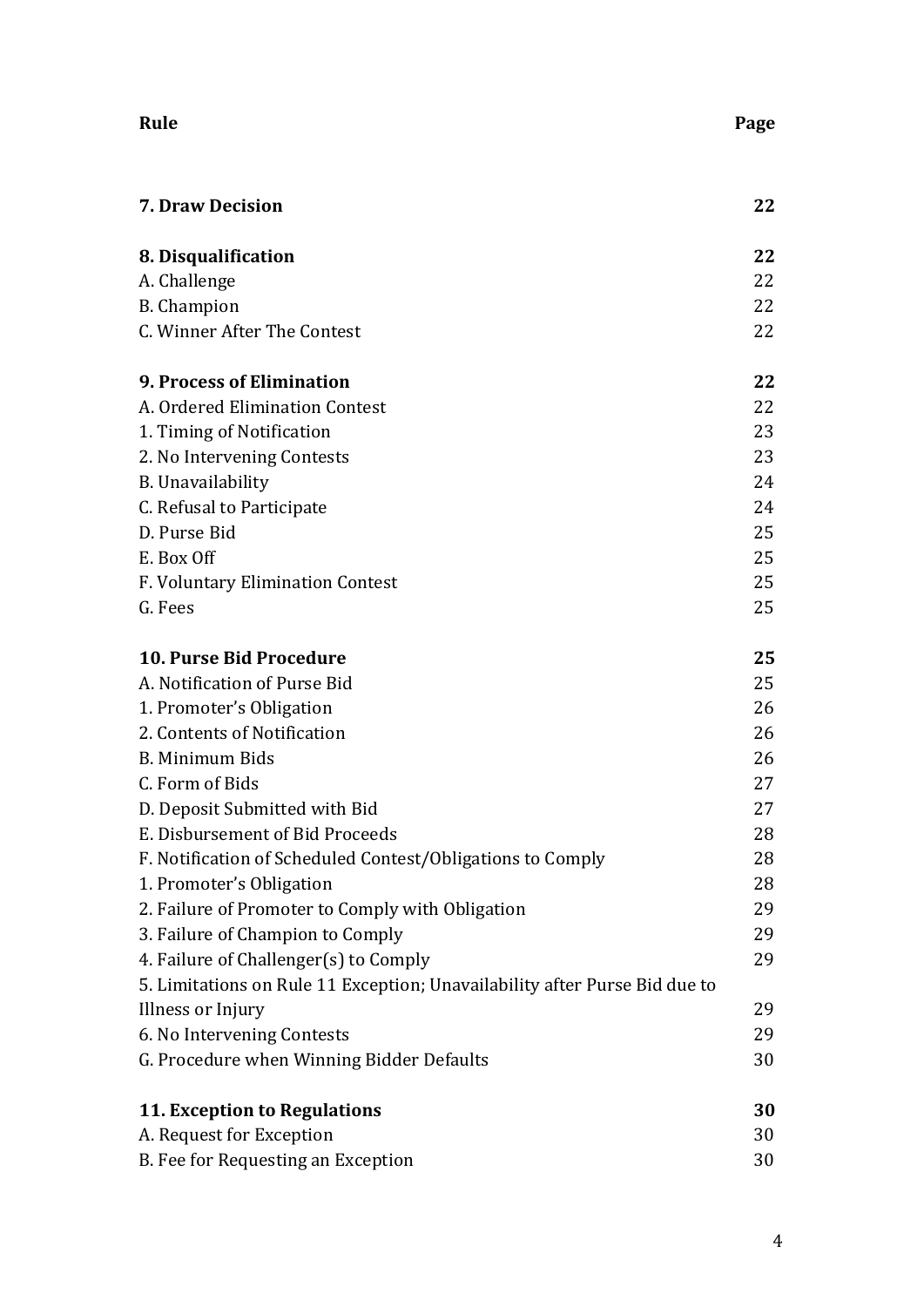| C. Notice to Affected Boxers                                                  | 31 |
|-------------------------------------------------------------------------------|----|
| D. Notice to Board of Directors                                               | 31 |
| E. Requirements for Approval of Request for Exception                         | 31 |
| F. Indemnification Agreement                                                  | 31 |
| G. Right to Appeal                                                            | 31 |
| H. Composition of Panel to Hear Appeal                                        | 31 |
| I. Compliance with Terms of Exception                                         | 32 |
| J. Limitation on Requests for Exception                                       | 32 |
| K. Limitation on Power to Grant Exception                                     | 32 |
| 12. Appeal Procedure (Exclusive of Ratings- for Ratings Appeals See           |    |
| Rule 13 below)                                                                | 32 |
| A. Grounds for Appeal                                                         | 32 |
| 1. Miscalculation of the score where the correct score would change the       |    |
| Outcome of the fight                                                          | 33 |
| 2. Inappropriate conduct by the referee which is alleged to have affected the |    |
| Outcome of the fight                                                          | 33 |
| 3. Misconduct on the part of the judges or referee, which is alleged to have  |    |
| Had a material effect on the outcome of the fight                             | 33 |
| 4. Imposition of penalties under Rule 14; and                                 | 33 |
| 5. Any other alleged violation of the rules of the EBC that may have a        |    |
| Detrimental effect on the rights of the complainant                           | 33 |
| B. Form and Timing of Appeal                                                  | 33 |
| C. Contents of Notice of Appeal                                               | 33 |
| D. Fee                                                                        | 33 |
| E. Notification of Hearing                                                    | 33 |
| F. Panel to Hear Appeal                                                       | 33 |
| G. Notification of Result                                                     | 33 |
| H. Exhaustion of Remedies                                                     | 34 |
|                                                                               |    |

| <b>13. Ratings Appeals</b>                                    |  |
|---------------------------------------------------------------|--|
| $\Lambda$ . Let $f_2$ and $f_1$ and $f_2$ and $f_3$ and $f_4$ |  |

| A. Informal procedure                 | 34 |
|---------------------------------------|----|
| <b>B. Formal Procedure</b>            | 34 |
| 1. Form and Timing of Appeal          | 34 |
| 2. Waiver of Right to Appeal          | 34 |
| 3. Consideration of the Appeal        | 34 |
| 4. Requirements for Changing a Rating | 35 |
| 5. Notification of Results            | 35 |
|                                       |    |

# **14.** Penalties 35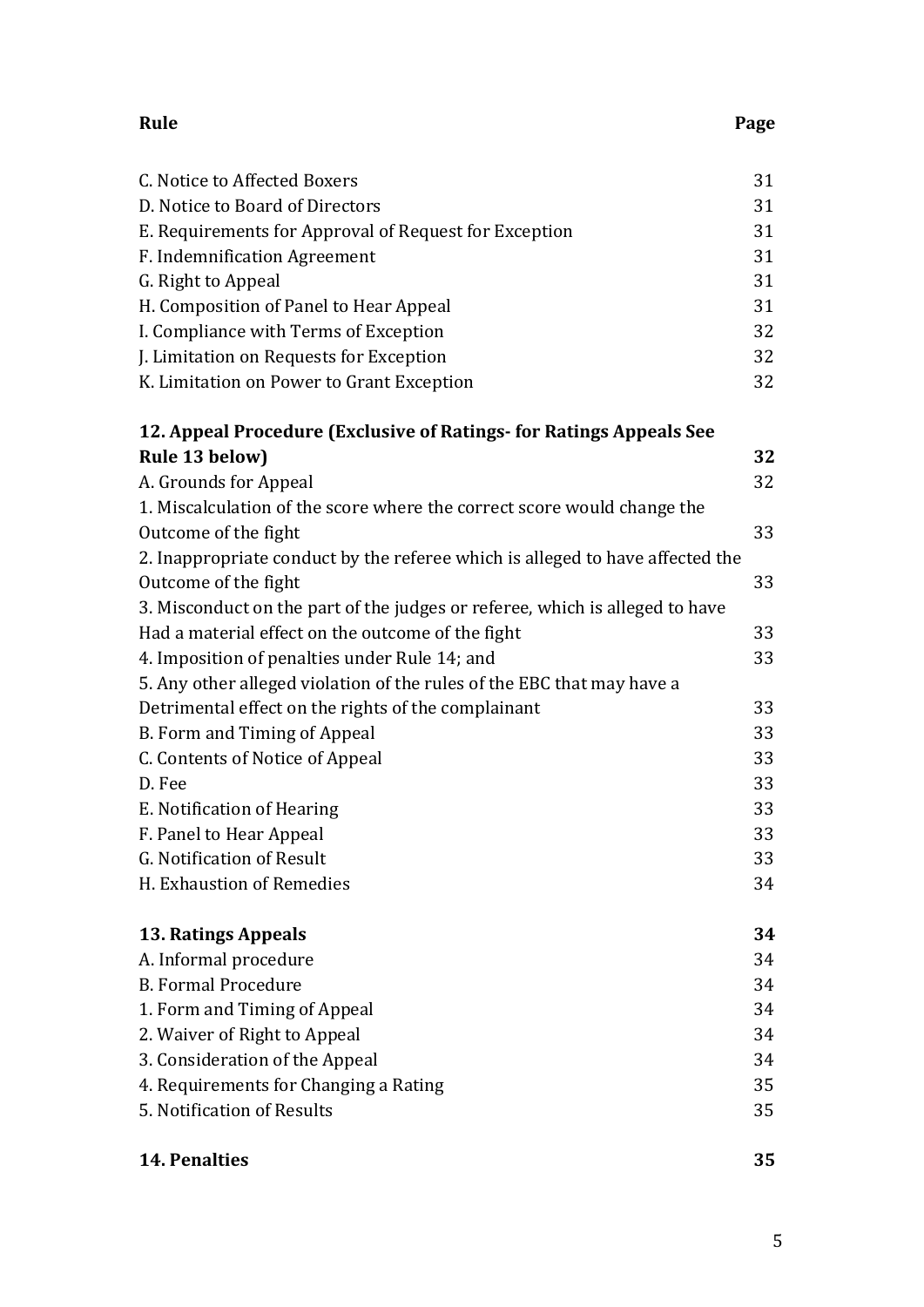| Rule | Page |
|------|------|
|------|------|

| 15. Litigation                                          | 35 |
|---------------------------------------------------------|----|
| A. Applicable Law                                       | 35 |
| B. Venue                                                | 35 |
| C. Duty to Protect, Defend, Hold Harmless and Indemnify | 36 |
| D. Limitation of Liability and Disclaimer               | 36 |
| E. Exclusive Remedy                                     | 36 |
|                                                         |    |
| 16. Interim Championships                               | 36 |
| A. When permitted                                       | 36 |
| <b>B. Contestants/Result</b>                            | 37 |
| C. Purse Offer                                          | 37 |
| D. Defences                                             | 37 |
| E. Champion unable to defend                            | 37 |
| F. Term                                                 | 37 |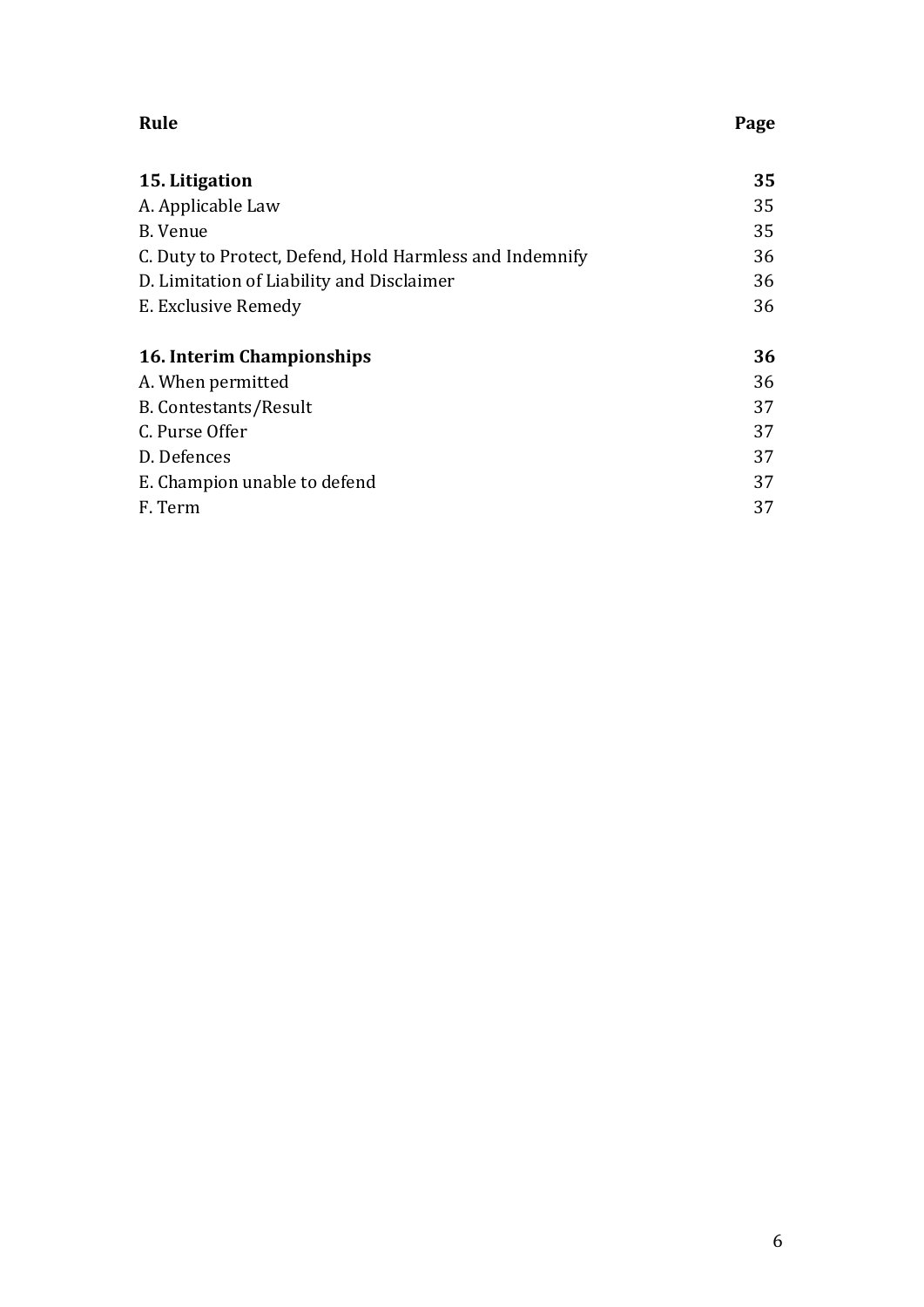# **European Boxing Council Rules Governing EBC European Championship Contests**

These rules can be amended at any time at the suggestion of any member and upon the approval of a majority of the members of the Board of Directors. Any reference in these rules to action taken by the Board of Directors must be approved by majority vote of the Board. All references to timing refer to calendar days unless otherwise specified.

## **Rule 1. Weight and Weigh-Ins**

European Boxing Council EBC European Championships shall be recognized in the following listed weight divisions:

| Minimum weight                      | $7\frac{1}{2}$ st             | 47,627 kg                   | 105 lbs                   |
|-------------------------------------|-------------------------------|-----------------------------|---------------------------|
| <b>Light Flyweight</b>              | 7st 10 lbs                    | 48,988 kg                   | 108 lbs                   |
| Flyweight                           | 8 <sub>st</sub>               | 50,802 kg                   | 112 lbs                   |
| <b>Super Flyweight</b>              | 8 st 3 lbs                    | 52,163 kg                   | 115 lbs                   |
| <b>Bantamweight</b>                 | 8 st 6 lbs                    | 53,525 kg                   | 118 lbs                   |
| <b>Super</b><br><b>Bantamweight</b> | 8 st 10 lbs                   | 55,225 kg                   | 122 lbs                   |
| Featherweight                       | 9 <sub>st</sub>               | 57,153 kg                   | 126 lbs                   |
| <b>Super</b><br>Featherweight       | $9$ st 4 lbs                  | 58,967 kg                   | 130 lbs                   |
| Lightweight                         | 9 st 9 lbs                    | 61,235 kg                   | 135 lbs                   |
| <b>Super Lightweight</b>            | 10 <sub>st</sub>              | 63,503 kg                   | 140 lbs                   |
| Welterweight                        | $10\frac{1}{2}$ st            | 66,678 kg                   | 147 lbs                   |
| <b>Super</b><br>Welterweight        | $11$ st                       | 69,85 kg                    | 154 lbs                   |
| Middleweight                        | 11 st 6 lbs                   | 72,574 kg                   | 160 lbs                   |
| <b>Super</b><br>Middleweight        | $12$ st                       | 76,203 kg                   | 168 lbs                   |
| Light<br>Heavyweight                | 12½ st                        | 79,378 kg                   | 175 lbs                   |
| Cruiserweight                       | 14 st 4 lbs                   | 90,892 kg                   | 200 lbs                   |
| Heavyweight                         | Unlimited over 14<br>st 4 lbs | Unlimited over<br>90,892 kg | Unlimited over<br>200 lbs |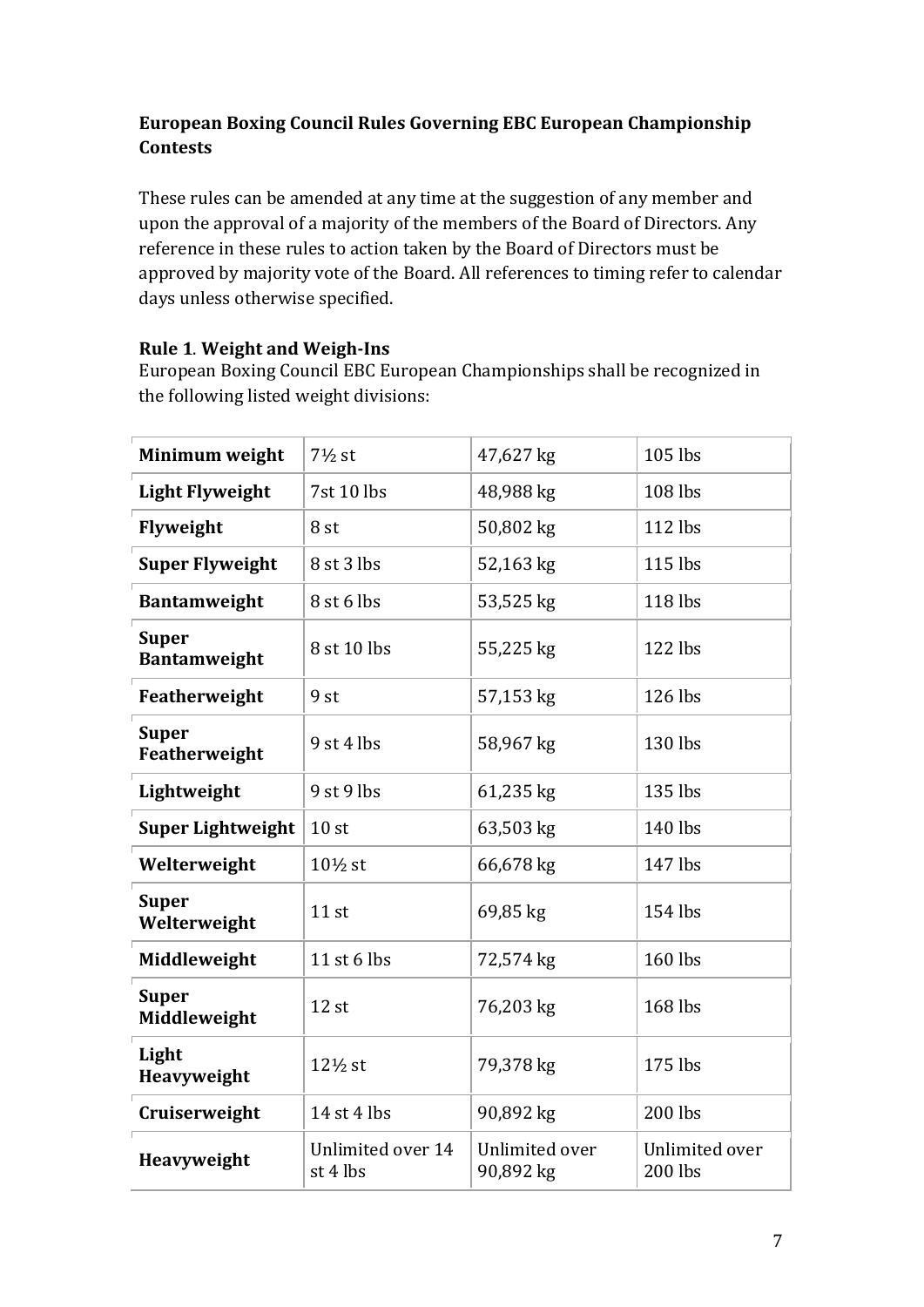# **1A. Timing of Initial Weigh-In**

The initial weigh-in shall be no less than twenty four  $(24)$  nor more than thirty six (36) hours before the scheduled start of the first contest on the contest card. If either Champion or Challenger fails to make the prescribed weight at the initial weigh-in time, each will have two (2) hours thereafter to make the prescribed weight. 

# **1. Champion's Failure to Make Weight**

If a Champion shall fail to make the prescribed weight prior to the expiration of the two  $(2)$  additional hours, the title shall be forfeited on the scale. The contest may be staged, however, as a fight for the vacant title. If the Challenger, having made the prescribed weight, shall win, he or she will be declared the winner of the vacant title. However, should the former Champion win, the title will remain vacant. 

## **2. Challenger's Failure to Make Weight**

If the Champion makes the weight and the Challenger fails to do so, the fight may be staged with the understanding that the Champion will retain his or her title whether he or she wins or loses the contest.

#### **3. Failure to Make Weight in Fight for Vacant Title or Elimination Bout**

If a contestant failing to make weight in a fight for a vacant title or an elimination contest wins the contest, he or she shall not be declared the winner and the title shall remain vacant. If a contestant who makes the weight defeats a contestant who did not make the weight, he or she shall be declared the winner of the vacant title or the elimination contest.

# **4.** Both Boxers' Failure to Make Weight

In the event both contestants in a vacant title or elimination contest fail to make the prescribed weight, the sanction of the contest will be withdrawn.

# **1.B. Timing of Second Day Weigh-In**

There shall be a second weigh-in between 8:00 a.m. and 10:00 a.m. on the morning of the event, unless otherwise approved by the European Boxing Council (EBC). At this weigh-in, boxers cannot weigh more than ten (10) pounds over the weight limit. If a boxer weighs more than ten  $(10)$  pounds over the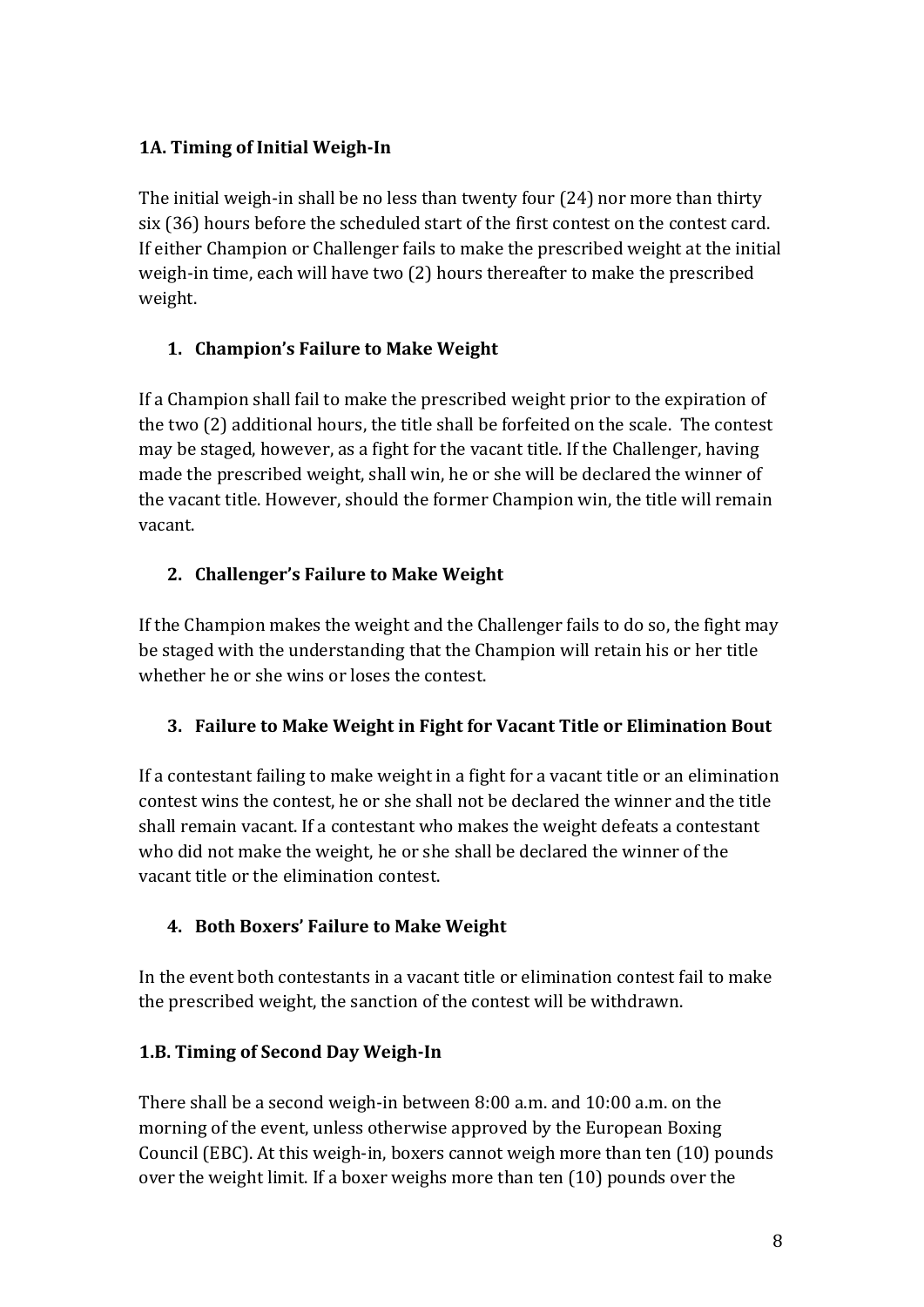weight limit, he or she will have two (2) hours thereafter to make the prescribed weight. If after two  $(2)$  hours he or she still weighs more than ten  $(10)$  pounds over the weight limit, the fight can proceed only as described below.

# **1. Champion's Failure to Make Weight or to Appear for the Second Day Weigh-In**

If a Champion shall fail to make the prescribed weight at the second day weigh-in or prior to the expiration of the two (2) additional hours, or in the event the Champion fails to appear for the second day weigh-in, the title shall be forfeited on the scale.

The contest may be staged, however, as a fight for the vacant title. If the Challenger, having made the prescribed weight, shall win, he or she will be declared the winner of the vacant title. However, should the former Champion win, the title will remain vacant.

# **2. Challenger's Failure to Make Weight or to Appear for the Second Day Weigh-In**

If the Champion makes the weight at the second day weigh-in and the Challenger fails to do so or fails to appear for the second day weigh-in, the fight may be staged with the understanding that the Champion will retain his or her title whether he or she wins or loses the contest.

# **3. Failure to Make Weight or Appear at the Second Day Weigh-In in Fight for Vacant Title or Elimination Contest**

If a contestant failing to make weight at the second day weigh-in or failing to appear for the second day weigh-in for an elimination contest or a fight for a vacant title wins the contest, he or she shall not be declared the winner of the title. If a contestant who makes the weight defeats a contestant who did not make the weight or did not appear for the second day weigh-in, he or she shall be declared the winner of the vacant title or the elimination contestant.

# **4.** Both Boxers' Failure to Make Weight or to Appear for the Second Day **Weigh-In**

In the event both contestants in a vacant title or elimination contest fail to make the prescribed weight or fail to appear for the second day weigh-in, the sanction of the contest will be withdrawn.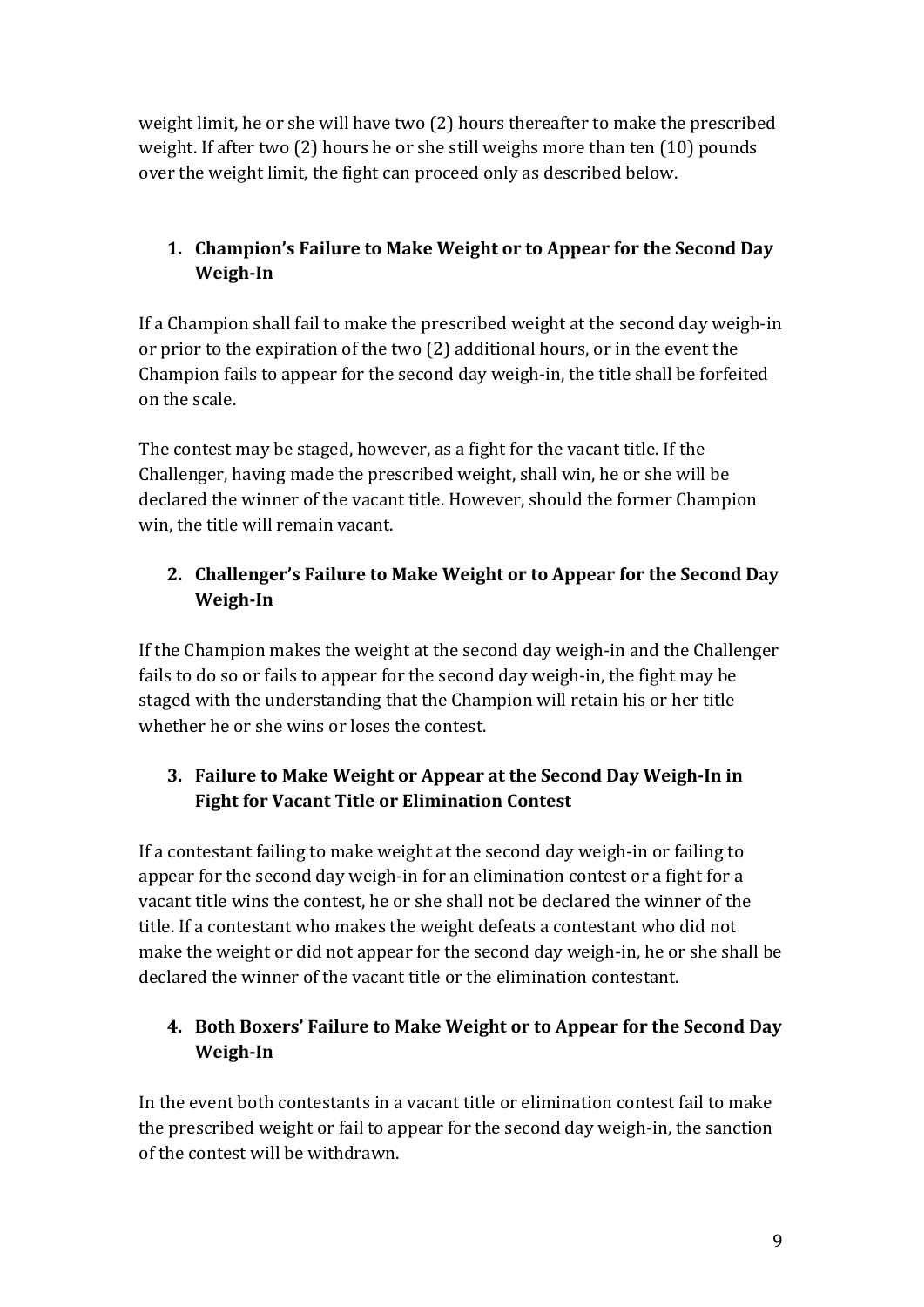#### **Rule 2. Contracts for Championship Contest**

#### **2.A. Submission of Contracts to the European Boxing Council (EBC)**

Signed Contest Contracts between the promoter of the contest and each boxer for a Championship contest must be submitted to the European Boxing Council (EBC) no later than fifteen  $(15)$  days following tentative sanction approval. A form Contest Contract is available on the European Boxing Council (EBC) website. If the Challenger does not sign the contract, the EBC will offer the contest to the leading available contender or will withdraw sanction of the contest. If the Champion does not sign the contract, disciplinary action will be taken which can include vacating the title.

#### **2.B. Sanction Fees**

For each Championship contest, the promoter of such contest shall obtain a sanction from the European Boxing Council (EBC) and pay sanction fees in the amounts listed on the schedule at Exhibit A.

Sanction fees shall be payable on the full amount of the boxers' gross purses prior to any deductions for trainers, managers, promoters and expenses. A boxer's gross purse includes all sums paid by the promoter of the event and/or by the boxer's promoter on the boxer's behalf to promotion companies, including boxer owned or controlled promotion companies, or to promoters or managers of a boxer under any agreement, including, but not limited to, a "Provision of Services Agreement", a "Contest Coordination Fee" or however else designated; all sums paid to a boxer prior or current managers or promoters and/or promotion companies; and all sums withheld for the payment of taxes. All such sums paid on the boxer's behalf constitute the gross purse.

Each boxer shall certify by the first weigh-in that the amount of his purse reported to the EBC is the true amount of the gross purse being paid to him or her and is prior to any deductions for trainers, manager, promoters and expenses. The boxer further acknowledges that if he or she does not report the gross amount of the purse, he or she is subject to financial liability to the European Boxing Council and to the penalties in EBC Rule 14.

In each title contest, the promoter of the event must submit payment of the entire sanction fee for promoter and contestants to the European Boxing Council (EBC) Championship Supervisor at the Rules Meeting. The promoter of the event is responsible for deducting the sanction fees from the boxers' purses and remitting the fees to the EBC.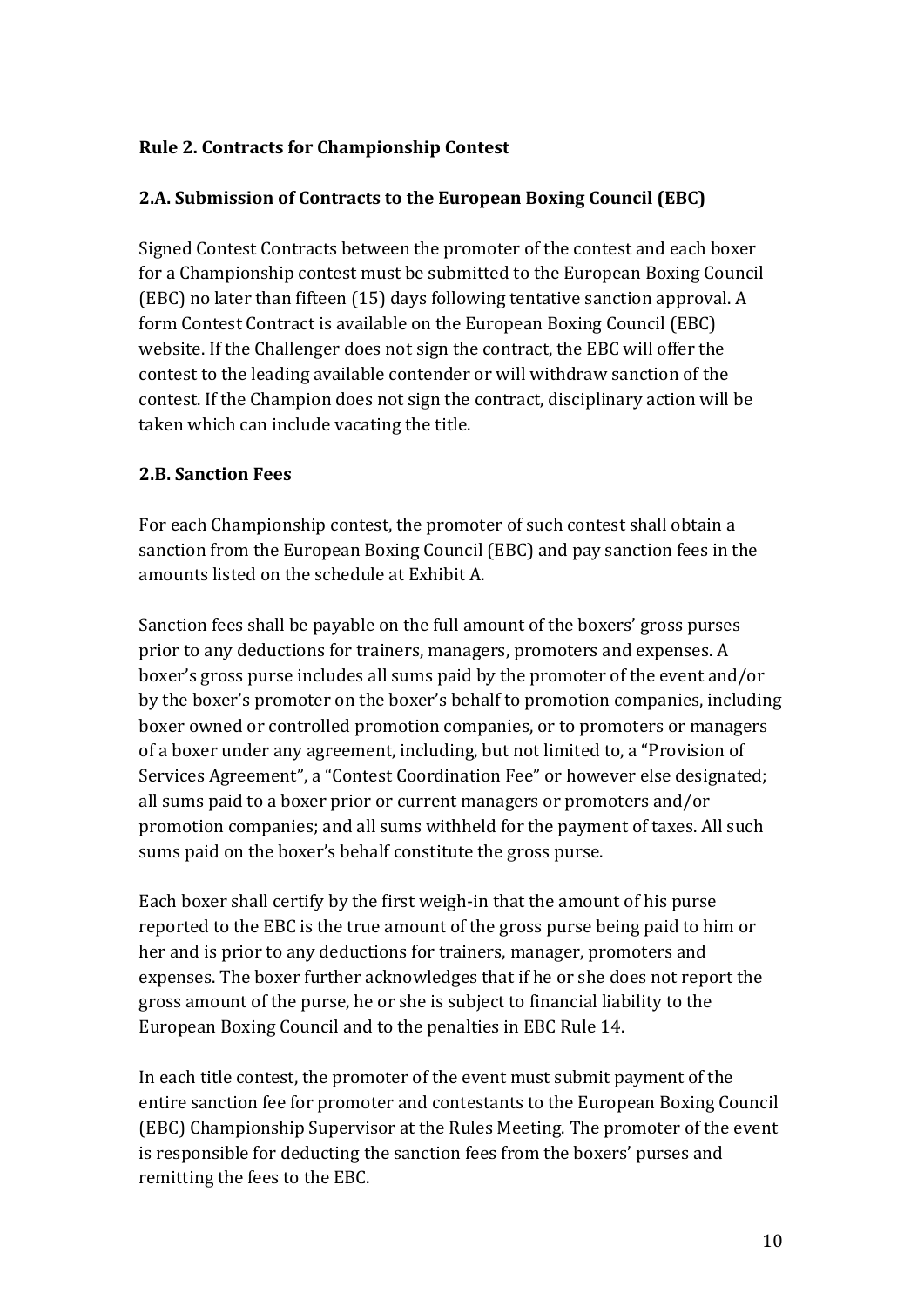## **2.C. Qualification for Official's Fees**

In order to qualify for the fees listed on the Fee Schedule attached as Exhibit A, the official must be a member of the European Boxing Council (EBC). No promoter shall be required to pay the fees listed in Exhibit A to a referee or judge who is not a member of the EBC. It is the promoter's responsibility to ensure that EBC officials are paid in accordance with Exhibit A.

## **2.D. Limitation on Ability to Participate in Purse Bid**

Only those promoters who have paid their annual registration fee to the EBC at least five (5) days prior to the initial date scheduled for the purse bid shall be allowed to participate in a purse bid. (See Purse Bid Procedure, Rule 10.A.1.)

## **2.E. Championship Belt**

The promoter of the event must pay a fee to the European Boxing Council (EBC) as determined by the EBC for the purchase of a championship belt.

#### **Rule 3. Clauses in Championship Contracts**

#### **3.A. Purpose**

The purpose of this Rule is to insure that no contract provision interferes with the mandatory defence of a title.

#### **3.B. Return Bouts**

No contract for a Championship contest shall contain any clause or any provision, whatsoever, guaranteeing or in any way assuring or promising either contestant a return Championship contest where such clause or provision interferes with the mandatory defence of a title.

#### **3.C. Penalties for Violation**

# **1. Dismissal from the European Boxing Council (EBC)**

Any member of the European Boxing Council (EBC), which shall violate, or collaborate in the violation of any provision of this Rule, shall be subject to dismissal from membership in the EBC.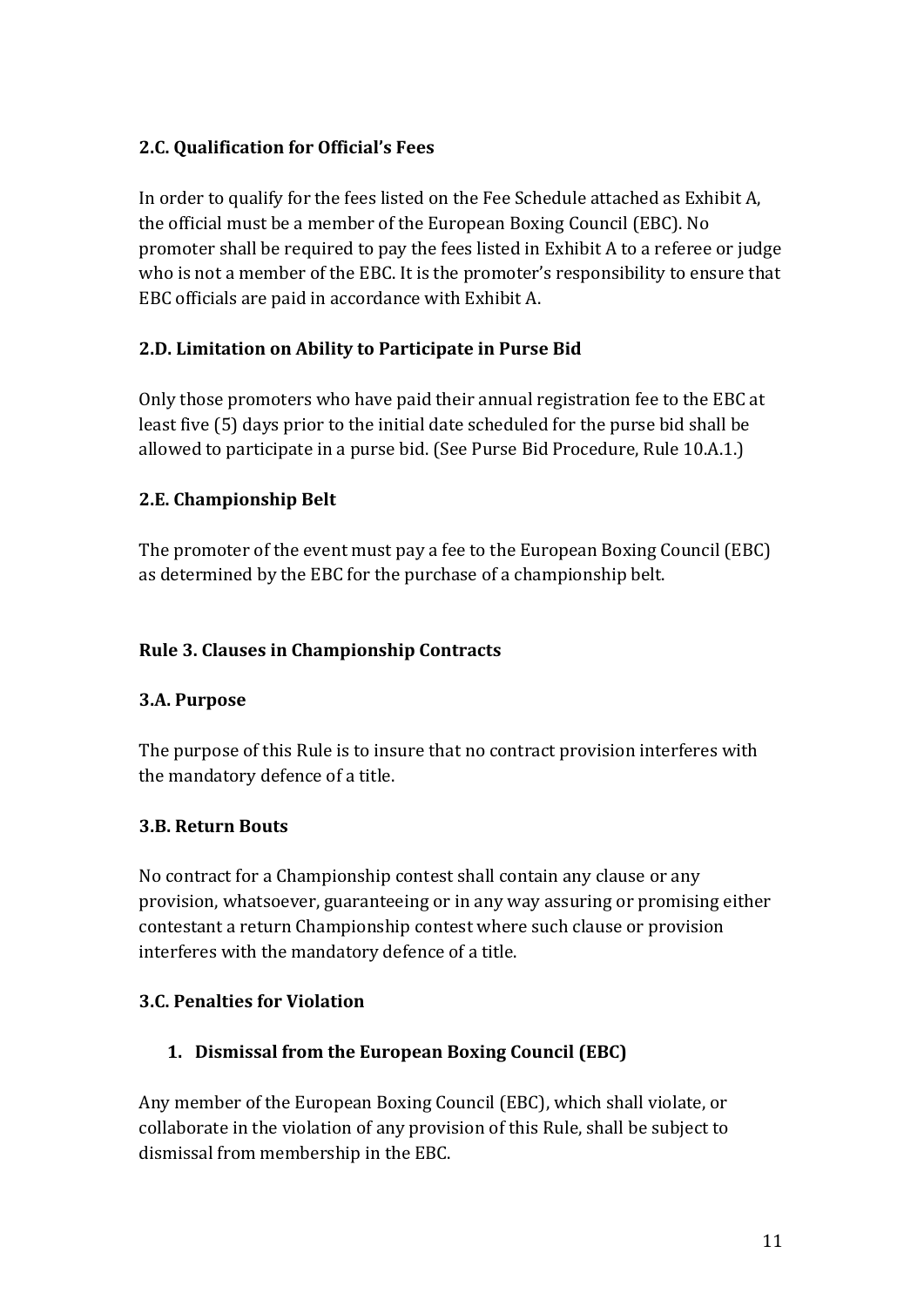# **2. Forfeiture of Title**

Upon violation of this Rule, the Championship involved shall forthwith be declared vacant.

## **Rule 4. Failure of Champion to Fulfil Contract**

If a Champion shall fail to fulfil on schedule his or her contractual obligation to engage in his mandatory bout, the Championships Committee shall recommend to the President and the Board of Directors that recognition of the title is withdrawn and the title be declared vacant.

#### **Rule 5. Defence of Title**

A Champion and Challenger must at all times set high ideals and act in a sportsmanlike manner. Any action by a Champion, Challenger promoter, manager or corner-man which reflects poorly on the EBC or the sport of boxing will subject the contestant to the imposition of discipline and penalties. The provisions of Rule 14 will be applied to any such situation.

## **5.A. Heavyweight Division**

# **1. Mandatory Defence Obligation**

Because of the circumstances inherent in and peculiar to the promotion of major Heavyweight Championship Contests, the Heavyweight Champion shall defend his or her Championship within one  $(1)$  year after acquisition by him or her in a sanctioned contest scheduled for twelve (12) rounds against the leading available contender designated by the Championships Chairman.

After compliance with his or her mandatory defence obligation, throughout the remaining term of a Heavyweight Champion's reign, he or she shall be obligated to mandatorily defend his or her Championship within intervals of no more than nine (9) months against the leading available contender in the Heavyweight Division as designated by the Championships Chairman.

# **2. Optional Defences**

In the interim periods, the Heavyweight Champion may enter into any contest with any heavyweight contender rated in the top fifteen  $(15)$  boxers in his or her weight class as set forth in the ratings of the EBC and subject to the approval of the Championships Chairman and the President.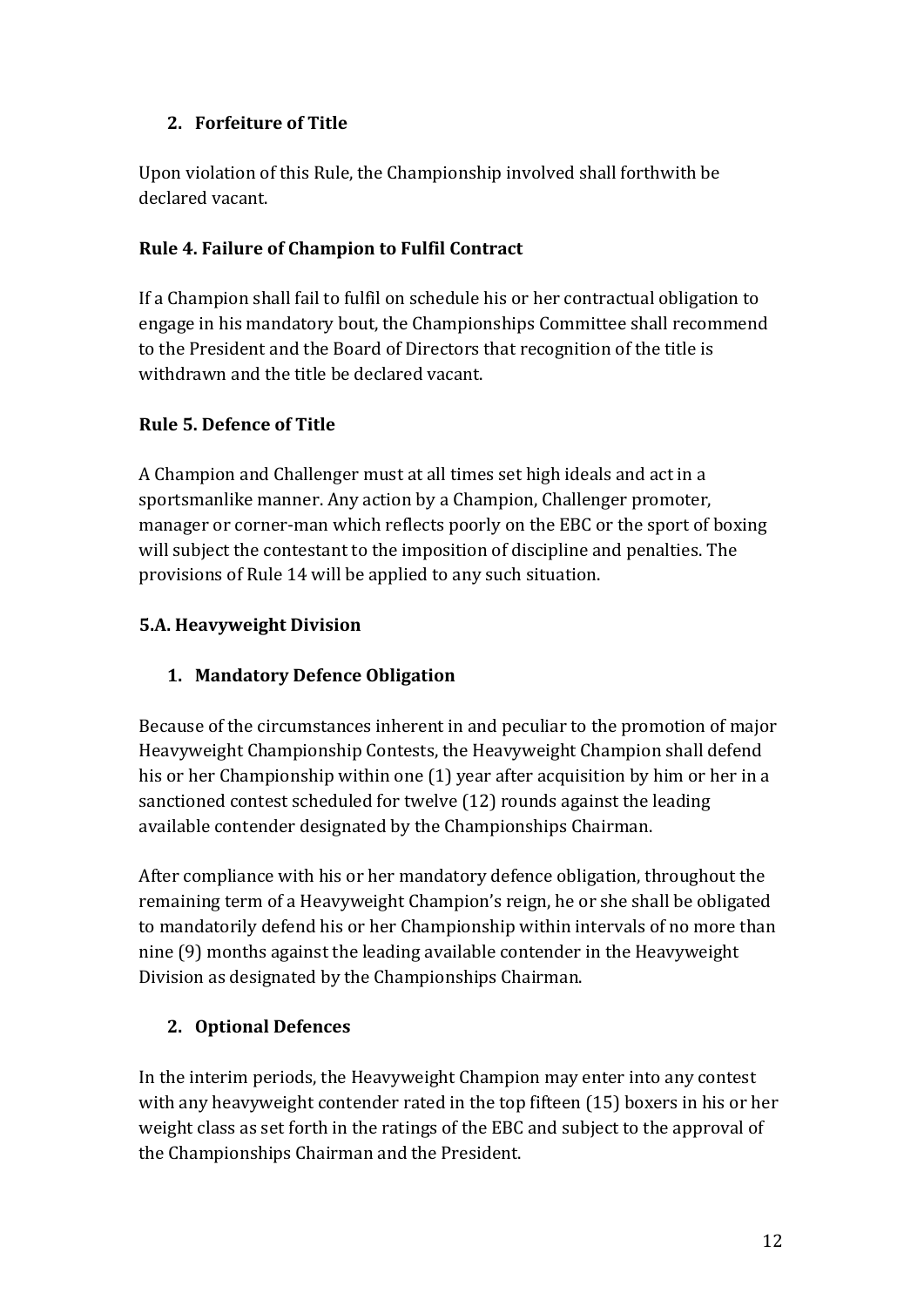All optional defences, and any and all other contests, by a Champion shall be concluded at least sixty (60) days prior to the date the Champion's mandatory is due and shall be subject to the approval of the Championships Chairman and the President.

**(a)** Should the Champion lose his or her title in an optional defence against an opponent other than the leading available contender, the new Champion shall be required to make his or her mandatory title defence against the leading available contender, as designated by the Championships Chairman, within a period of nine (9) months after the acquisition. 

Within the nine (9) month defence period set forth above, and with the prior approval of the Championships Chairman, the new Champion may engage in an optional defence of his or her title against a ranked opponent in the top fifteen  $(15)$  contenders in the weight class as rated by the European Boxing Council (EBC).

However, should the title change hands as a result of such an optional contest, the newly crowned Champion inherits the mandatory obligation of the prior champion and must defend the title within the time remaining for the Champion from whom he or she won the title.

# **5.B. All Other Weight Divisions**

# **1. Mandatory Defence Obligation**

Each Champion so recognised by the European Boxing Council (EBC) in his or her respective weight class from Mini Flyweight to Cruiserweight shall mandatorily defend his or her Championship within nine (9) months after its acquisition by him or her in a contest scheduled for twelve (12) rounds against a leading available contender as designated by the Championships Chairman.

Once this initial mandatory defence obligation has been satisfied, the Champion shall defend his or her championship within intervals of no more than nine  $(9)$ months against the leading available contender in his or her weight class as designated by the Championships Chairman.

# **2. Optional Defences**

In the interim periods, the Champion may enter into any contest with any contender rated in the top fifteen  $(15)$  boxers in his or her weight class as set forth in the ratings of the European Boxing Council (EBC) subject to the approval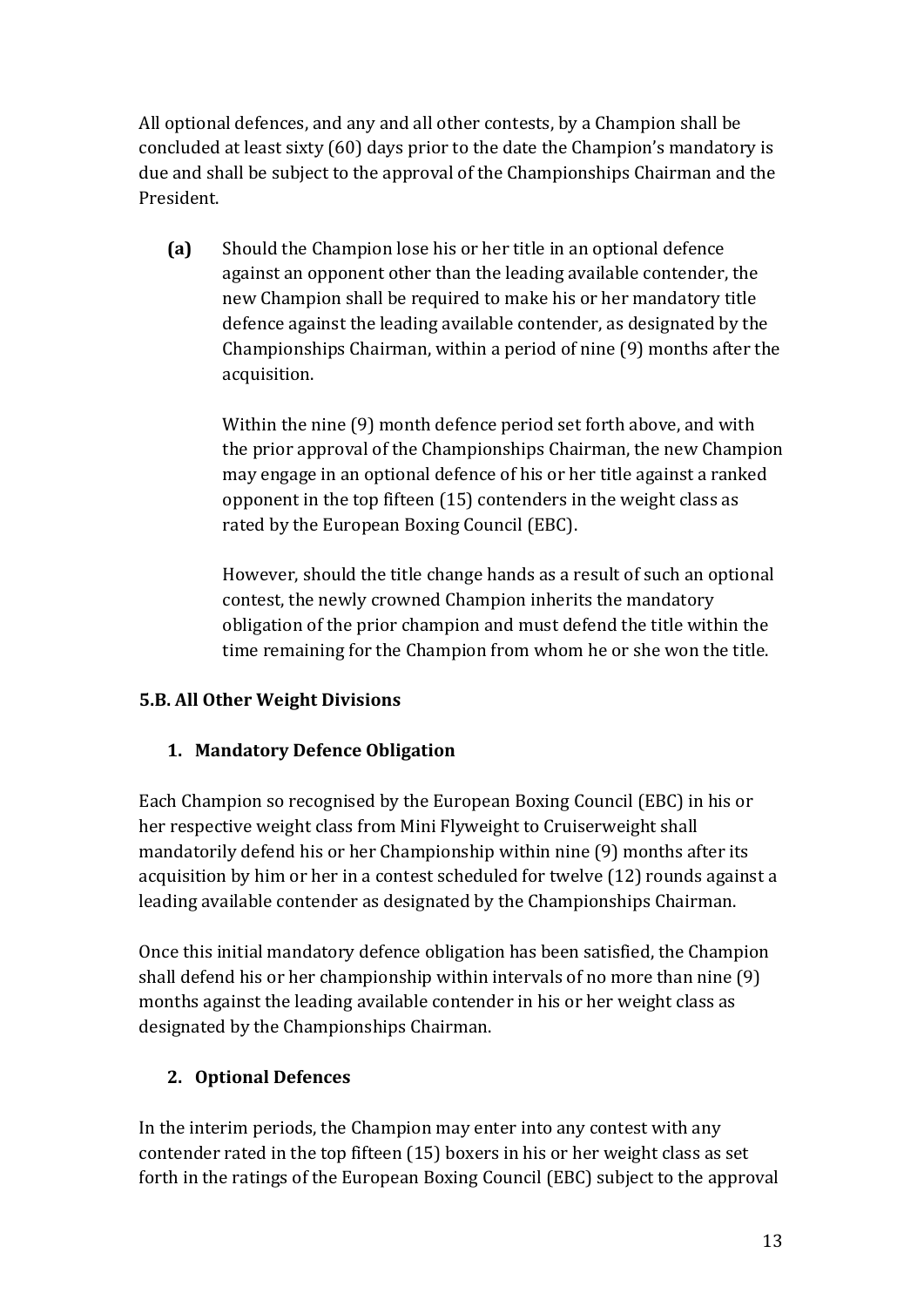of the Championships Chairman and the President.

All optional defences, and any and all other bouts, by a Champion shall be concluded at least sixty (60) days prior to the date the Champion's mandatory is due and shall be subject to the approval of the Championships Chairman and the President.

- **(a)** Should the Champion lose his or her title in an optional defence against an opponent other than the leading available contender, the new Champion shall be required to make his or her mandatory title defence against the leading available contender, as designated by the Championships Chairman, within a period of six  $(6)$  months after the acquisition.
- **(b)** Within the six (6) month defence period set forth above, and with the prior approval of the Championships Chairman, the new Champion may engage in an optional defence of his or her title against a ranked opponent in the top fifteen  $(15)$  contenders in the weight class as rated by the European Boxing Council (EBC).

However, should the title change hands as a result of such an optional contest, the newly crowned Champion inherits the mandatory obligation of the prior champion and must defend the title within the time remaining for the Champion from whom he or she won the title.

#### **5.C. Leading Available Contenders**

For the purpose of Championship contests and Title defences by recognised Champions as defined in these Rules, the selection and designation of "leading" available contender" in each weight division shall be made by the Championships Chairman approximately sixty  $(60)$  days prior to the mandatory due date, subject to the approval of the President, in accordance with the current list of contenders promulgated by the Ratings Committee of the European Boxing Council (EBC).

Any boxer who is contracted with a promoter, a network, or a national commission to take another fight or who is ill, injured, under a legal impediment which could prevent the bout from taking place, or on suspension at the time the Championships Chairman and President order a contest under this rule shall be considered unavailable. The fact that a boxer and/or his or her physician may believe that a boxer may be physically able to fight on a date in the future does not make a boxer "available" for the purpose of this rule. However, if the leading available contender has a fight scheduled within the next thirty (30) days, the President and Championships Chair may, at their discretion, allow that contest to take place prior to notification of the contest under this rule.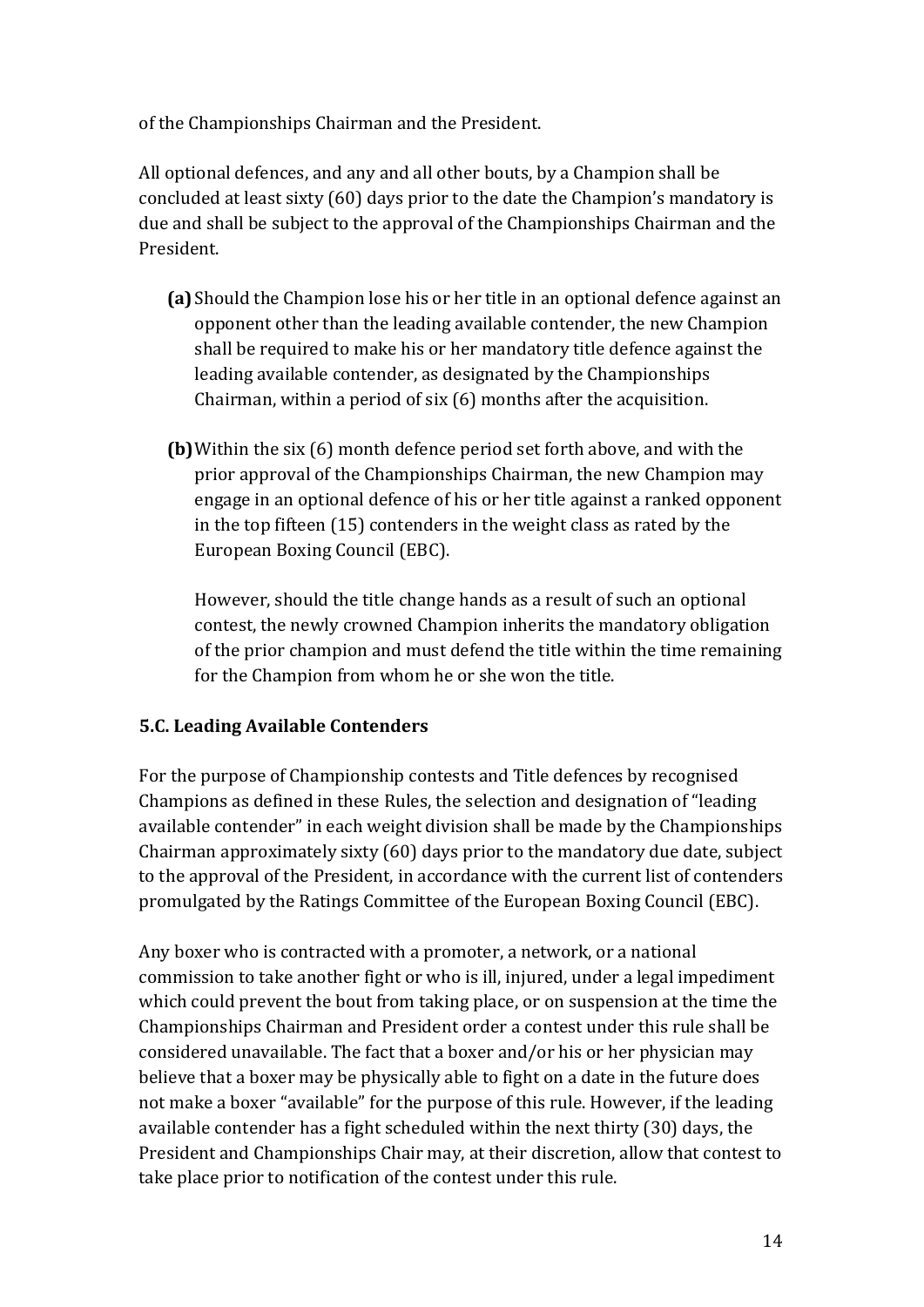If the leading available contender loses said contest, he or she would lose his or her position as the leading available contender.

# **5.D. Notice of Mandatory Obligation**

# **1. General**

The Championships Chairman will notify the Champion and the mandatory challenger approximately sixty (60) days prior to the mandatory due date and the boxers must observe that obligation. The Champion shall negotiate with the leading available contender as designated by the Championships Chairman and the President. If they are unable to negotiate the terms of the contest within thirty  $(30)$  days, they have the obligation to proceed to a purse bid under the procedure set forth in Rule 10.

- **(a)** The Champion and the mandatory Challenger may not box any other contestant within 60 days of the mandatory due date.
- **(b)** A Champion's failure to comply with this obligation will be sufficient cause to have the Championships Committee and Board of Directors consider withdrawing recognition of the title.
- **(c)** The Challenger's failure to comply with this rule will result in the Championships Committee recognising the next leading available contender as the mandatory challenger and moving the challenger to a position below  $#10$  in the rankings for at least six (6) months.

# **2. Voluntary Early Mandatory**

In the event a Champion chooses to fulfil his or her mandatory obligation prior to being advised to do so 60 days prior to the mandatory due date and, provided that either  $(1)$  this decision is made by the Champion within the 90 day period before the mandatory due date, or  $(2)$  the challenger agrees to do the mandatory early, the Championships Chairman shall advise the Champion and the mandatory challenger to begin negotiations for the terms of the contest and to complete such negotiations within 30 days. If they are unable to agree on the terms of the contest, or if one of the camps certifies in writing during the negotiation period that he is not willing to participate in negotiations, the President of the EBC shall notify each registered promoter that a purse offer will be held. The provisions of Rule 10 will control the purse bid procedure.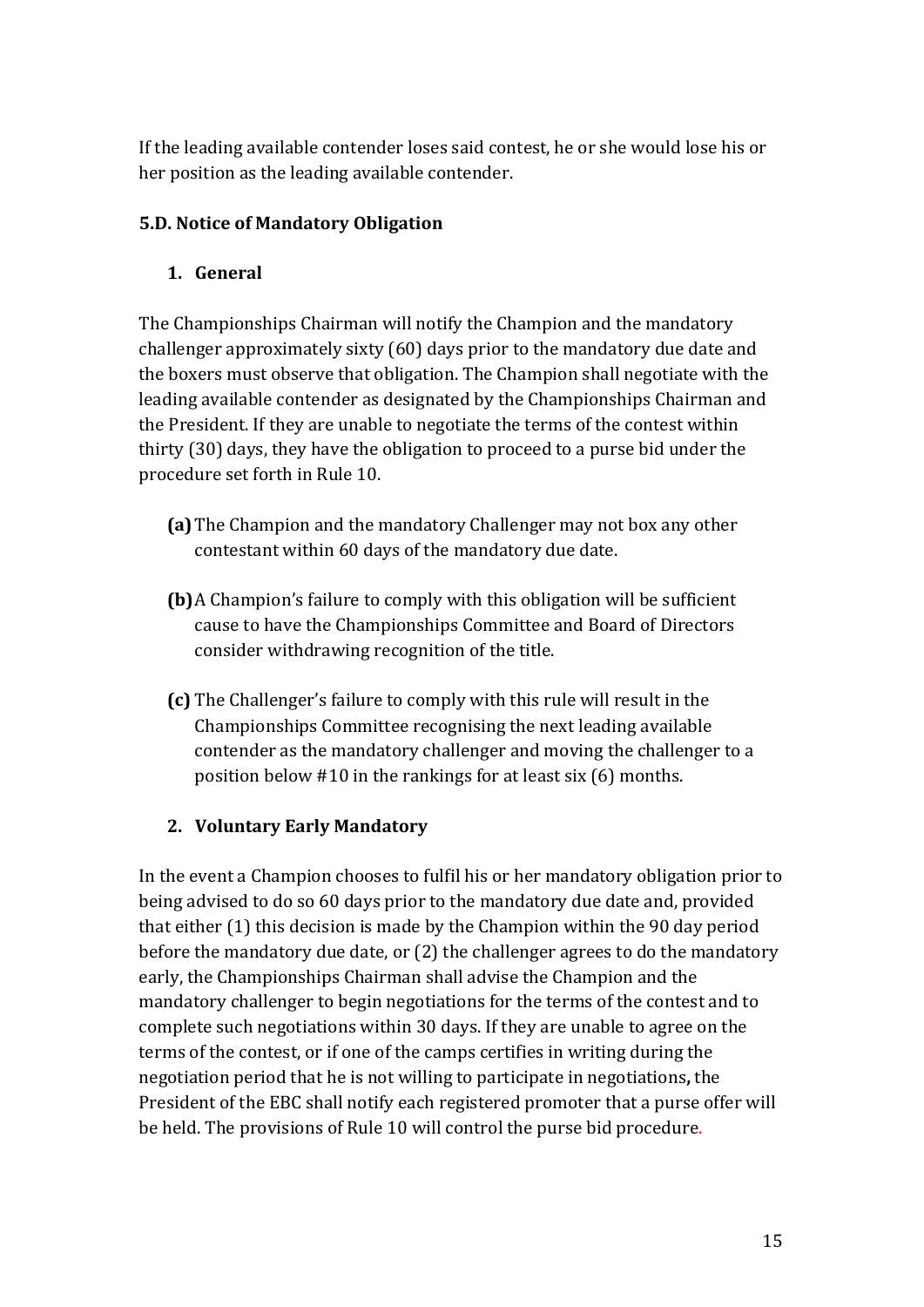# **3.** Medical Extension

If a Champion is justifiably disabled 60 days or less before his or her mandatory due date, or continues to remain disabled from a disability incurred earlier, and such disability has been proven to and accepted by a physician approved by the President of the European Boxing Council (EBC) who has certified that said disability will continue more than sixty  $(60)$  days beyond the mandatory due date, the Champion may be granted a medical extension not to exceed said sixty (60) days beyond the mandatory due date.

If a physician approved by the European Boxing Council (EBC) determines that recovery from the injury or illness will extend beyond the sixty  $(60)$  day medical extension, the Champion must seek a Rule 11 Exception to extend his or her mandatory due date. There will be no fee for this Request for an Exception. If the Request for an Exception is granted, the Championships Chairman, subject to the approval of the President, may order a bout for an interim title. If the Request for an Exception is not granted, the Championships Committee, subject to the approval of the President, may vacate the title.

# **5.E. Unification Contests**

# **1. Prior Approval Required**

No EBC European Champion shall box or sign to box a Champion or for another championship of another sanctioning body in seeking to unify a title unless the Championships Committee grants prior approval. Once the EBC has sent out the notice of the date of the purse bid, or once a contract has been signed for a mandatory contest, no request for a Unification Contest will be approved. A Champion's failure to comply with this requirement will constitute sufficient cause for the Championships Committee and Board of Directors to consider withdrawing recognition of the title and to remove him or her from the EBC ratings. 

In the event there is a request by a boxer to include an additional sanctioning organization on a scheduled title contest, the European Boxing Council (EBC) reserves the right to deny said request. If a boxer chooses to participate in a contest with a sanctioning organisation not approved by the EBC despite the denial of the request, the EBC may deny or withdraw sanction of the contest, vacate the title and/or remove the boxer from the EBC rankings.

# **2. EBU, WBO Europe & other European Champions**

For the purpose of unification of titles, the preeminent Champions of the World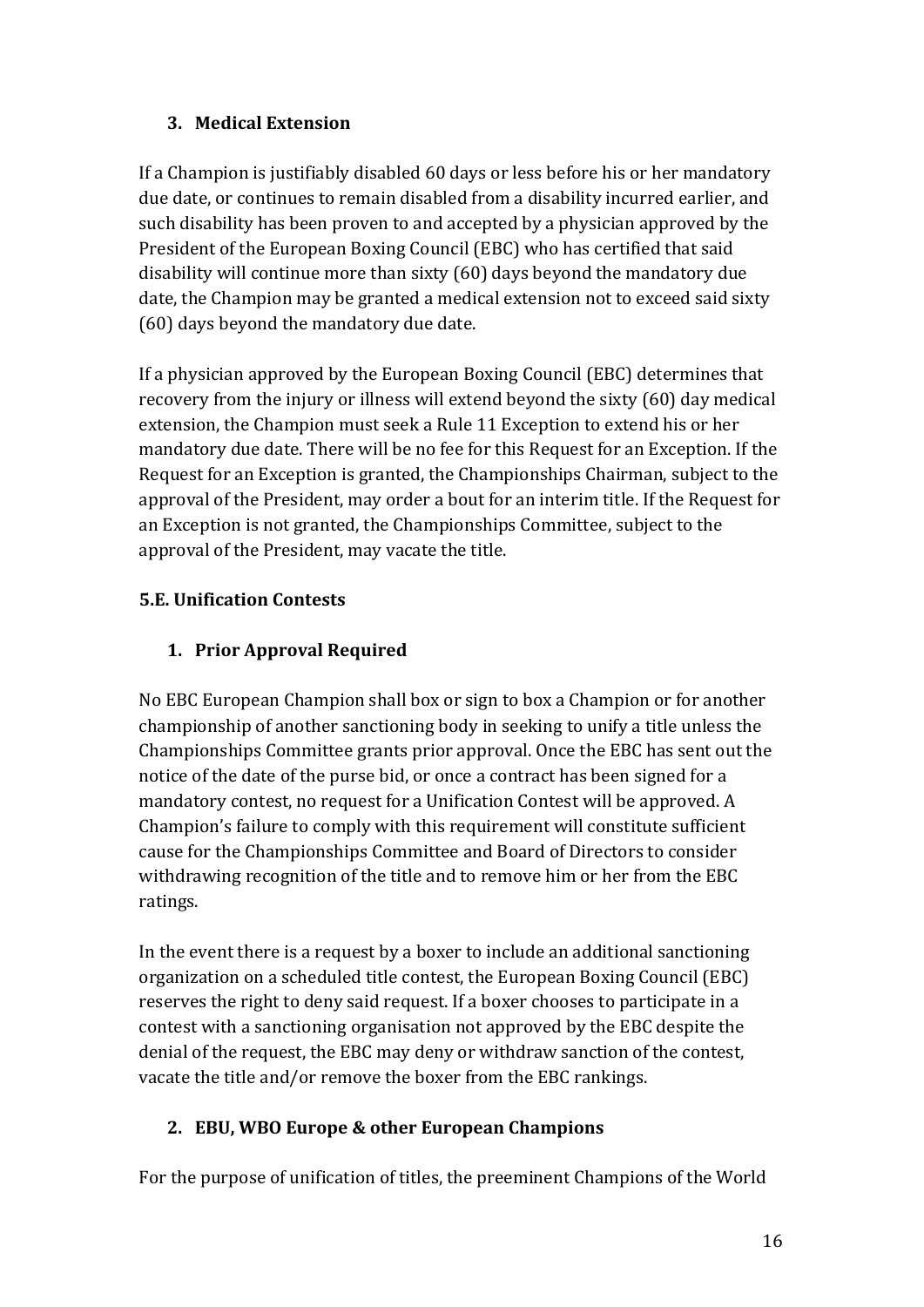Boxing Organization (Europe) ("WBO Europe") and the European Boxing Union ("EBU") may be designated as "elite contenders" and may be permitted to fight for the unified title. Any unification contest, if approved by the Championships Committee, will take priority over the mandatory. Despite the general prohibition in Rules 5 A.2. (b); B.2. and D.1.(a) above, the Champion may box a WBO Europe, EBU or other European Champion with another recognised Championship organization within sixty  $(60)$  days of the mandatory due date.

# **5.F. Qualifications for #1 & #2 Positions in Each Weight Division**

To ensure that the Champion in each weight class defends mandatorily against the preeminent contender, the  $# 1$  and  $# 2$  positions in each weight division will be left vacant until two top five (5) leading available contenders, approved by the Championships Chairman and the President, vie for the vacancy by process of elimination in accordance with the procedures set forth in Rule 9, Process of Elimination. 

In order to qualify for the  $#1$  and  $#2$  positions, boxers must engage in a twelve (12) round elimination contest. Boxers who engage in contests less than twelve  $(12)$  rounds will not be eligible for ranking above #3.

Sanction Fees are required for elimination contests for positions #1 and #2. The fees for said elimination contests are contained in Exhibit A. **5.G. Purse Bid** 

If the  $#1$  or  $#2$  positions are not rated when the mandatory comes due, the Champion may proceed to fight the highest available ranked contender in his weight division.

If they are unable to negotiate the terms of the contest, the Champion and the highest available contender have the obligation to proceed to a purse bid under the procedure set forth in Rule 10.

# **5.H.** Unsanctioned contests

An unsanctioned contest is a fight, which the EBC has not formally approved for sanction or where sanction has been formally withdrawn. If a Champion participates in an unsanctioned contest within his prescribed weight limit, the title will be declared vacant whether the Champion wins or loses the contest. The Championships Committee, with the approval of the President, will then establish a new Champion in that division in accordance with the procedures established and prescribed in these rules.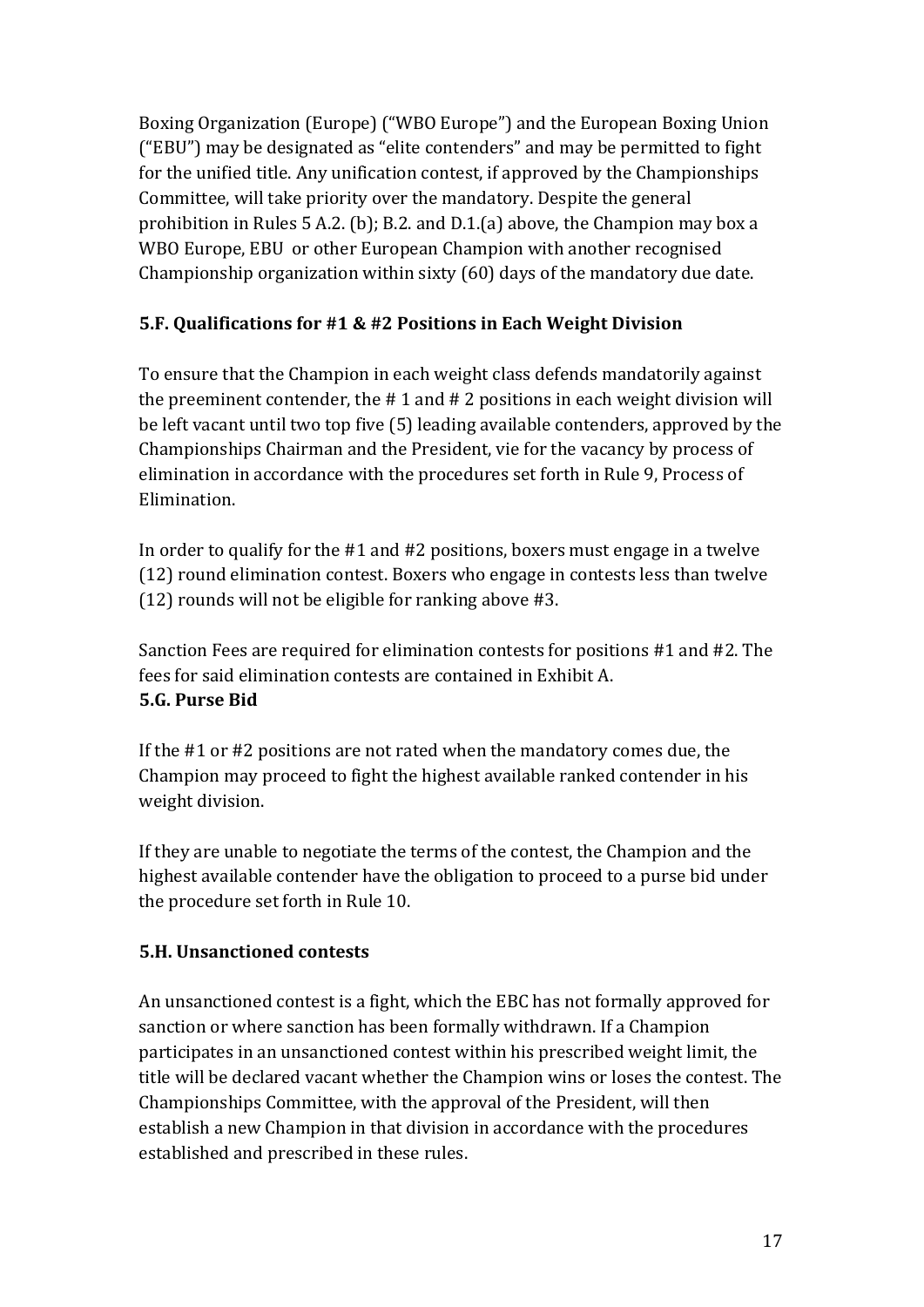## **5.I. Non-Championship Contests**

Nothing in these Rules shall be considered to prohibit a Champion from engaging in an over the weight limit non-championship or non-title contest so long as he or she shall otherwise be in full compliance with all other applicable requirements of these Rules. Any and all contests shall be concluded at least sixty  $(60)$  days prior to the date the Champion's mandatory is due.

## **5.J. Attendance at EBC Sanctioned Championship Contests**

The President of the European Boxing Council may attend any EBC sanctioned bout and shall assign a Supervisor(s) to attend each sanctioned contest. The promoter of the event shall provide the President and the Supervisor(s) with a standard airline ticket to the site of the contest and shall provide seats on the ring apron for the Supervisor(s) and the President.

#### **5.K. Rematch**

The Championships Chairman and the President, in their discretion, may direct two contestants to engage in a rematch for the Championship within a prescribed time.

#### **Rule 6. Procedure When Title Becomes Vacant**

#### **6.A. Fight for Title**

In the event any Title becomes vacant, the Championships Committee, with the approval of the President, may cause the two (2) highest ranked contenders, according to the current ratings that are available, to box for the vacant title or cause an elimination tournament to commence to determine the preeminent boxers in the division. If the vacancy arises unexpectedly and if one of the two leading contenders has a fight scheduled within the next thirty (30) days, the President and Championships Chair may, at their discretion, allow that contest to take place prior to notification to fill the vacancy and utilize any new ratings after the interim contest.

#### **1. Time to Negotiate**

The recognised challengers shall be given thirty  $(30)$  days to negotiate the contract for the contest. Signed contracts between the promoter of the contest and each boxer for the vacant title must be submitted to the EBC no later than fifteen (15) days following tentative sanction approval. A form Contest Contract is available on the EBC website. If either contestant does not sign the contract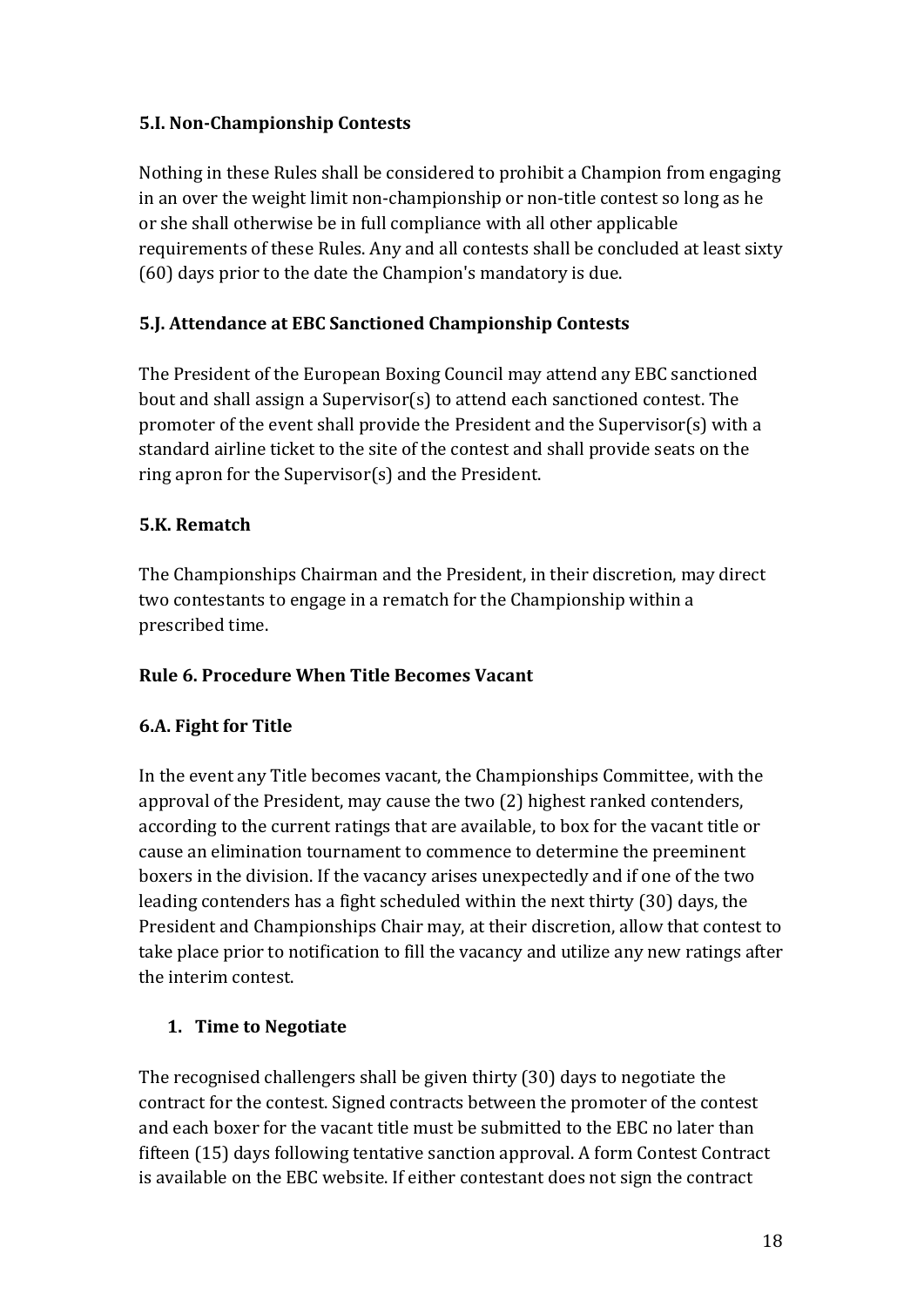within the aforementioned fifteen (15) days, the EBC will offer the contest to the leading available contender or will withdraw sanction of the contest.

# **2. No Intervening Bout Permitted**

Once each Challenger has been notified that he or she is to box for the vacant title or is to enter into an elimination tournament, he or she cannot take another fight until the fight for the vacant title or the fight in the elimination tournament has been completed. If any contestant takes an interim fight, the Championships Chairman will move on and order the next leading available contender to fight and the delinquent boxer(s) shall be dropped to below the  $#10$  position in the ranking for at least  $\sin(6)$  months.

# **3. Purse Bid**

If the Challengers fail to negotiate a binding contract within the thirty  $(30)$  day period, the Championships Chairman shall request purse offers for the contest to be submitted to the President or his/her designee in sealed envelopes for public opening on a specified date and time. Rights to promote the match will go to the highest bidder. Should either contestant decline to participate in the purse offer, the next available contender, according to the EBC ratings, will be offered the right to contract for the championship contest. See Purse Bid Procedure, Rule 10.

# **6.B. Unavailable Boxer**

Any boxer who is contracted with a promoter, a network, or national commission to take another fight or who is ill, injured, under a legal impediment which could prevent the contest from taking place in the opinion of the EBC, or on suspension at the time the Championships Chairman and President order a contest under this rule shall be considered unavailable. The fact that a boxer and/or his or her physician may believe that a boxer may be physically able to fight on a date in the future does not make a boxer "available" as of the date the bout is ordered under this rule.

If two boxers have contracted to fight for the vacant title and one is injured or becomes ill prior to the date of the scheduled bout, he or she becomes unavailable under this rule and the other contestant may commence negotiations with the next leading available contender to fight for the vacant title.

No medical extension will be granted when the title is vacant.

# **6.C. Heavyweight Division**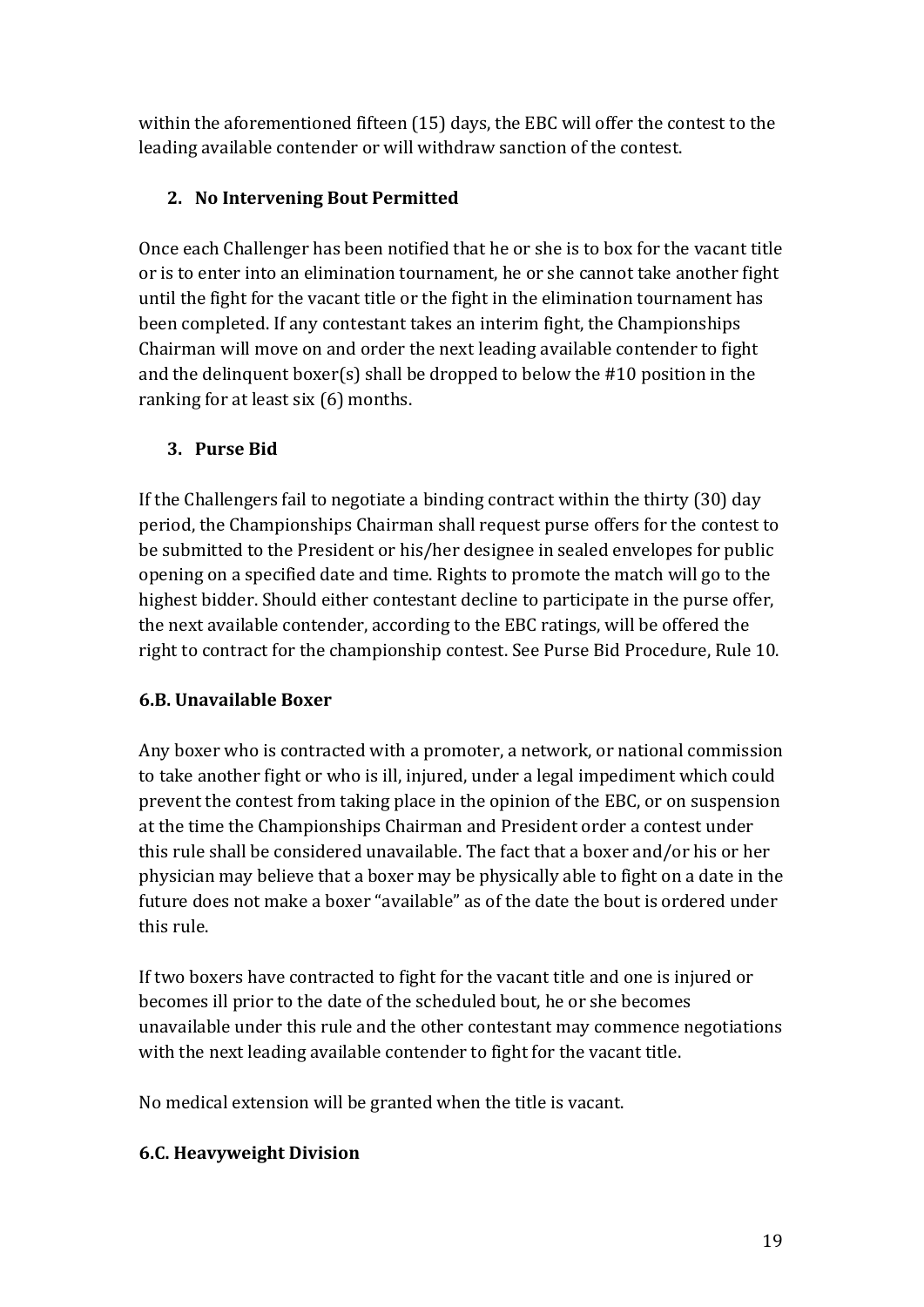# **1. Mandatory Defence Obligation**

The winner of the vacant title must make his or her mandatory defence against the leading available contender as designated by the Championships Chairman in accordance with the current rankings within one  $(1)$  year of the acquisition of the title in a sanctioned contest scheduled for twelve  $(12)$  rounds against the leading available contender designated by the Championships Chairman.

After compliance with his or her mandatory defence obligation, throughout the remaining term of a Heavyweight Champion's reign, he or she shall be obligated to mandatorily defend his or her Championship within intervals of no more than nine (9) months against the leading available contender in the Heavyweight Division as designated by the Championships Chairman.

# **2. Optional Defence**

In the interim periods, the Heavyweight Champion may enter into any contest with any heavyweight contender rated in the top fifteen  $(15)$  boxers in his or her weight class as set forth in the ratings of the EBC and subject to the approval of the Championships Chairman and the President.

- **(a)** Should the Champion lose his or her title in an optional defence against an opponent other than the leading available contender, the new Champion shall be required to make his mandatory title defence against the leading available contender, as designated by the Championships Chairman, within a period of nine  $(9)$  months after the acquisition.
- **(b)** Within the nine (9) month defence period set forth above, and with the prior approval of the Championships Chairman, the new Champion may engage in an optional defence of his or her title against a ranked opponent in the top fifteen  $(15)$  contenders in the weight class as rated by the EBC.

However, should the title change hands as a result of such an optional contest, the newly crowned Champion inherits the mandatory obligation of the prior Champion and must defend the title within the time remaining for the Champion from whom he or she won the title.

All optional defences, and any and all other bouts, by the Champion, shall be concluded at least sixty (60) days prior to the date the Champion's mandatory is due and shall be subject to the approval of the Championships Chairman and the President.

#### **6.D. All Other Weight Divisions**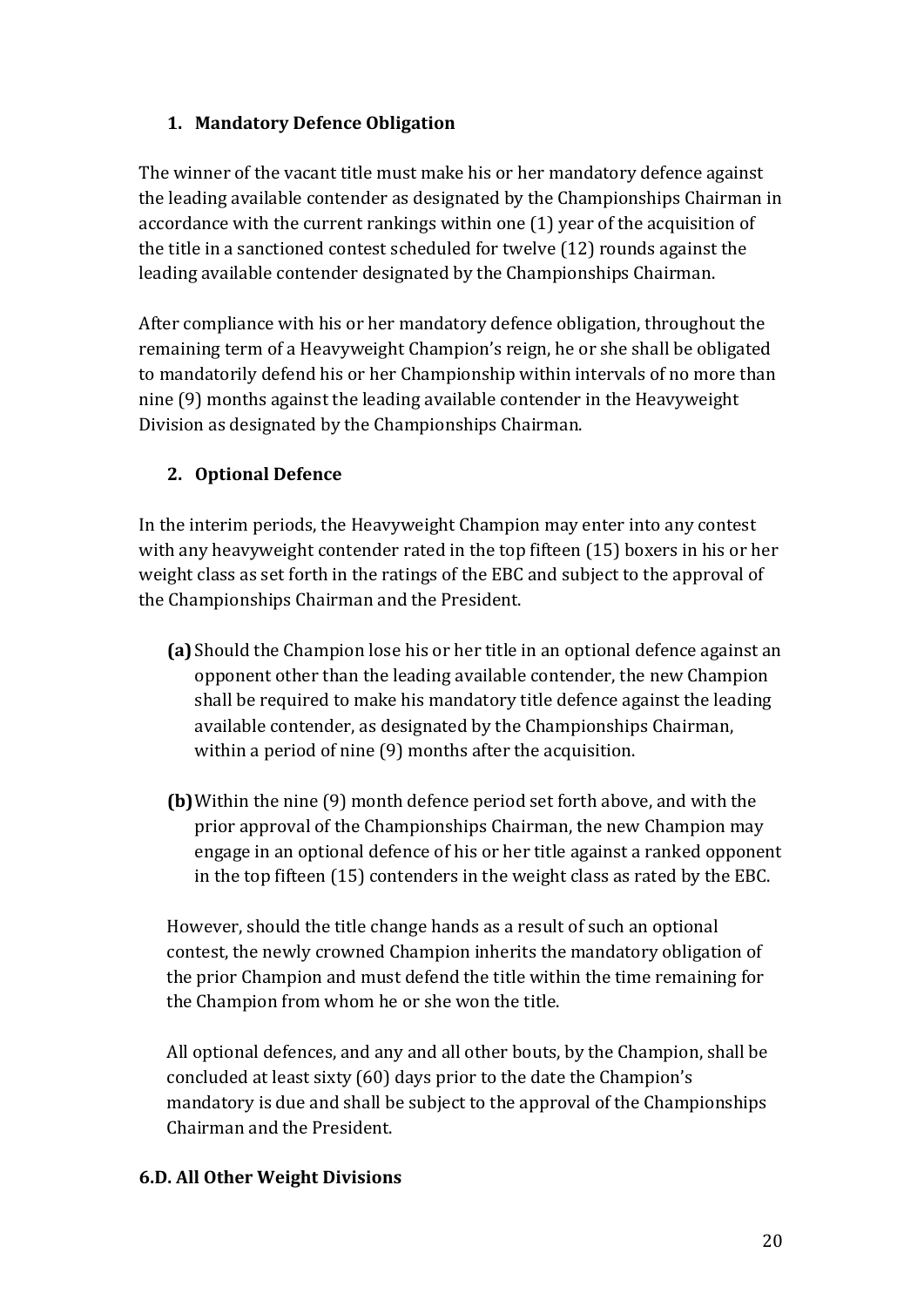#### **1. Mandatory Defence Obligation**

The winner of the vacant title must make his or her mandatory defence against the leading available contender as designated by the Championships Chairman within  $\text{six}(6)$  months after its acquisition by him or her in a contest scheduled for twelve (12) rounds against a leading available contender as designated by the Championships Chairman.

After compliance with his or her mandatory defence obligation, throughout the remaining term of a Champion's reign, he or she shall be obligated to mandatorily defend his or her Championship within intervals of no more than nine (9) months against the leading available contender as designated by the Championships Chairman.

#### **2. Optional Defences**

In the interim periods, the Champion may enter into any contest with any contender rated in the top fifteen  $(15)$  boxers in his or her weight class as set forth in the ratings of the EBC subject to the approval of the Championships Chairman and the President

All optional defences, and any and all other contests, by a Champion shall be concluded at least sixty (60) days prior to the date of the Champion's mandatory is due and shall be subject to the approval of the Championships Chairman and the President.

- **(a)** Should the Champion lose his or her title in an optional defence against an opponent other than the leading available contender, the new Champion shall be required to make his or her mandatory title defence against the leading available contender, as designated by the Championships Chairman, within a period of six  $(6)$  months after the acquisition.
- **(b)** Within the six (6) month defence period set forth above, and with the prior approval of the Championships Chairman, the new Champion may engage in an optional defence of his or her title against a ranked opponent in the top fifteen  $(15)$  contenders in the weight class as rated by the EBC. However, should the title change hands as a result of such an optional contest, the newly crowned Champion must mandatorily defend the title within the six  $(6)$  month time limit established for the champion from whom he or she won the title.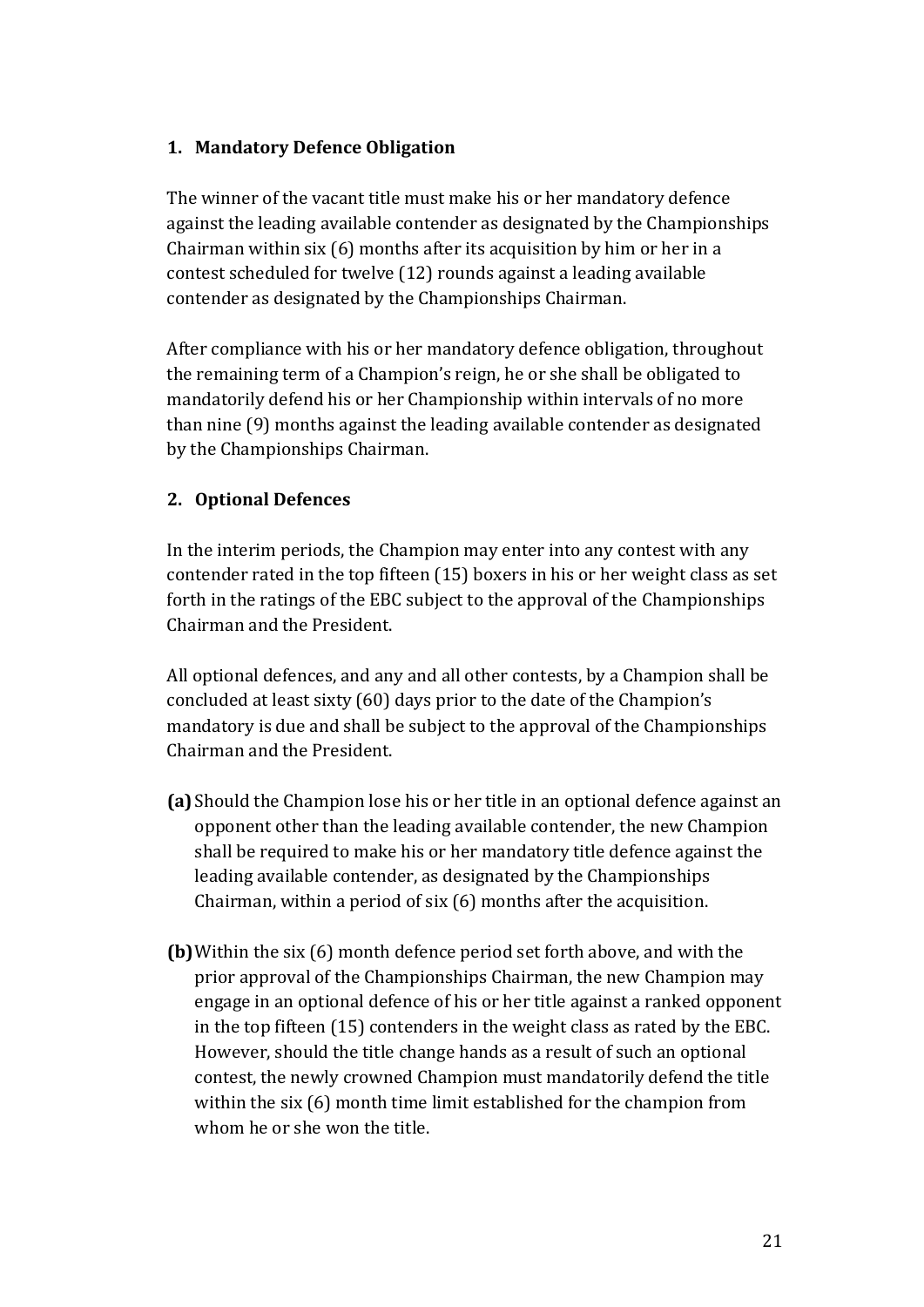Once this initial mandatory defence obligation has been satisfied, the Champion shall defend his or her championship within intervals of no more than nine (9) months against the leading available contender in his or her weight class as designated by the Championships Chairman.

#### **Rule 7. Draw Decision**

If a Championship Contest shall be declared a draw, the Champion retains his or her title. If an Elimination Bout under Rule 9 is declared a draw, the Championships Chairman and the President shall have the discretion to order a direct rematch.

## **Rule 8. Disqualification**

## **8.A.** Challenger

When disqualification of a Challenger has occurred during or immediately after a bout, for whatever reason, the Champion shall retain his or her title provided that the Champion has not violated any rule herein.

## **8.B. Champion**

If the Champion is disqualified during or immediately after a bout, for whatever reason, the decision shall be awarded to the Challenger provided the Challenger has not violated any rule herein.

# **8.C. Winner After The Bout**

If disqualification of the winner occurs as a result of a positive drug test or any other violation of an EBC rule after the bout has been completed, the title shall be declared vacant.

#### **Rule 9. Process of Elimination**

#### **9.A. Ordered Elimination Bout**

The Championships Chairman and the President, consistent with the monthly ratings, will notify the two highest ranked available contenders of the obligation to meet in a twelve  $(12)$  round elimination contest for the #1 or #2 positions toward mandatorily boxing the Champion. The recognized challengers shall be given 15 days to negotiate the contract for the contest, however, additional time to negotiate may be granted in cases where the Champion has more than one title or in cases where the Champion's mandatory will not become due for more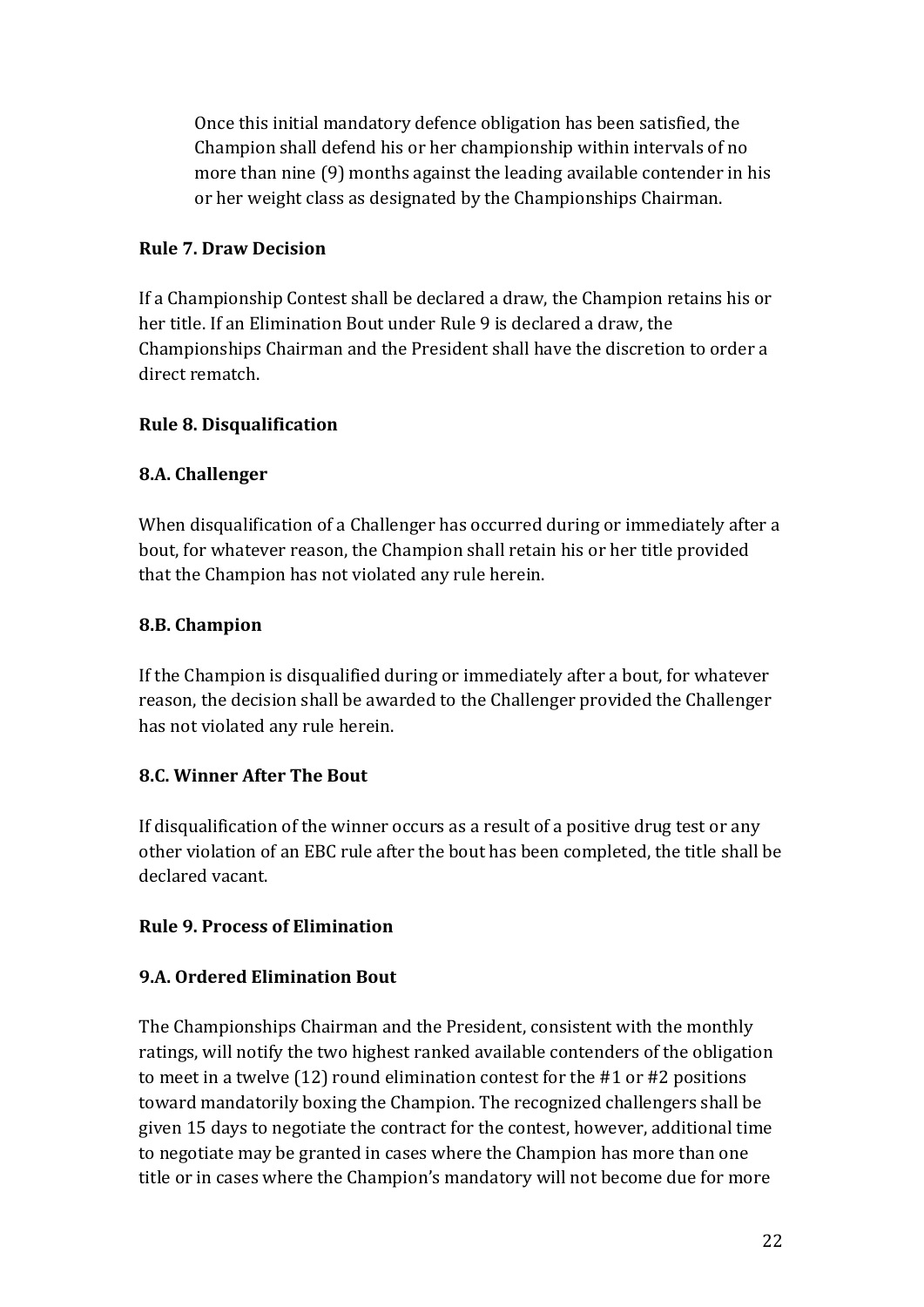than one year. For the purpose of determining the contenders eligible to participate in an eliminator under this rule, the Championships Chairman may, in his discretion, exclude a boxer coming off of a KO or TKO loss.

# **1. Timing of Notification**

The notice will be sent to the contestants on the first business day after the #1 position becomes available, provided, however, if either of the two (2) highest ranked contenders have a contest scheduled for which a contract was entered prior to knowledge of the date on which the mandatory contest leading to the vacancy in the number 1 position was to take place, and if the contest is to take place within three (3) weeks thereof, then the President and the Championships Chairman may allow that contest to take place prior to noticing the eliminator.

As to the #2 position in each weight class, the Championships Chairman and the President will use their best efforts to notify the contestants' representatives in accordance with this rule, however, as this is not always possible or feasible, the European Boxing Council (EBC) strongly encourages promoters to negotiate voluntary eliminators for the #2 position as set forth in  $\S$  F. below.

# **2. No Intervening Contest**

After two contestants have been ordered to fight in an elimination contest, they may not participate in any other intervening contest. If either contestant participates in an intervening contest, he or she shall lose the opportunity to fight in the elimination contest, his or her ranking will be dropped to below #10 for at least six (6) months and the next boxer in line will be offered the opportunity to enter the elimination process.

# **9.B. Unavailability**

Any boxer who is contracted with a promoter or national commission to take another fight, or who is ill, injured, under a legal impediment which could prevent the contest from taking place in the opinion of the EBC, or on suspension at the time the Championships Chairman, and the President order a contest under this rule shall be considered unavailable. The fact that a boxer and/or his or her physician may believe that a boxer may be physically able to fight on a date in the future does not make a boxer "available" as of the date the contest is ordered under this Rule.

If two boxers have contracted to fight for an elimination contest and one is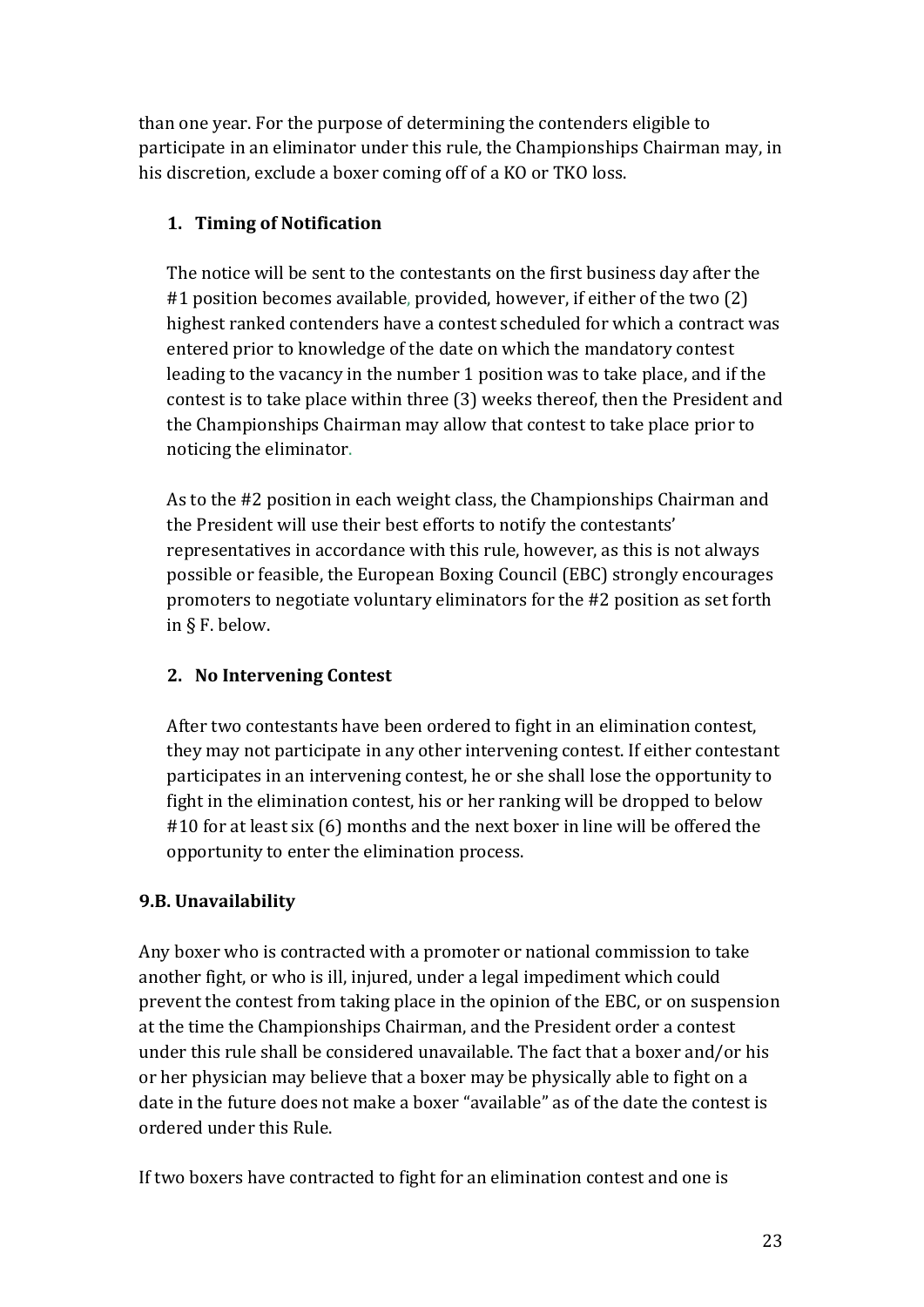injured, becomes ill or is under a legal impediment prior to the date of the scheduled contest, he or she becomes unavailable under this rule and the other contestant may commence negotiations with the next leading available contender. 

No extensions will be granted in elimination contests.

## **9.C. Refusal to Participate**

Should either contender decline to participate in negotiations or refuse to accept the terms of a purse offer, his or her ranking will be dropped to below  $#10$  for at least  $\sin(6)$  months and the next boxer in line will be offered the opportunity to enter the elimination process.

After the essential terms of the elimination bout have been agreed upon by the two camps, should either contender refuse to participate in the contest, his or her ranking shall be dropped to below  $#10$  for at least six (6) months, however, if he or she was already ranked below #10, he or she shall be removed from the rankings for at least  $\sin(6)$  months. The remaining boxer in the elimination contest shall then begin negotiations with the next leading available contender.

## **9.D. Purse Bid**

The two highest ranked available contenders in an eliminator and those contenders ordered to participate in a box off have the obligation to proceed to a purse bid if so ordered by the President. All of the procedures set forth in Rule 10 will govern the purse bid with the exception of  $\S10B$ , "Minimum bids" and  $\P10E$ , "Disbursement of Proceeds".

Proceeds of the purse bid for elimination contests or box offs will be distributed as follows:

**a.** Boxer ranked #1 v. Boxer ranked #2 50% to each contestant

**b.** Boxer ranked #1 or #2 v. any other boxer  $75\%$  to boxer #1 or #2 and 25% to other contestant

**c**. Boxers ranked #3 or below v. boxer ranked #3 or below  $60\%$  to higher ranked boxer and  $40\%$  to lower ranked boxer

Notwithstanding the purse bid percentages described herein, if the circumstances so warrant, the Championships Chairman or the President may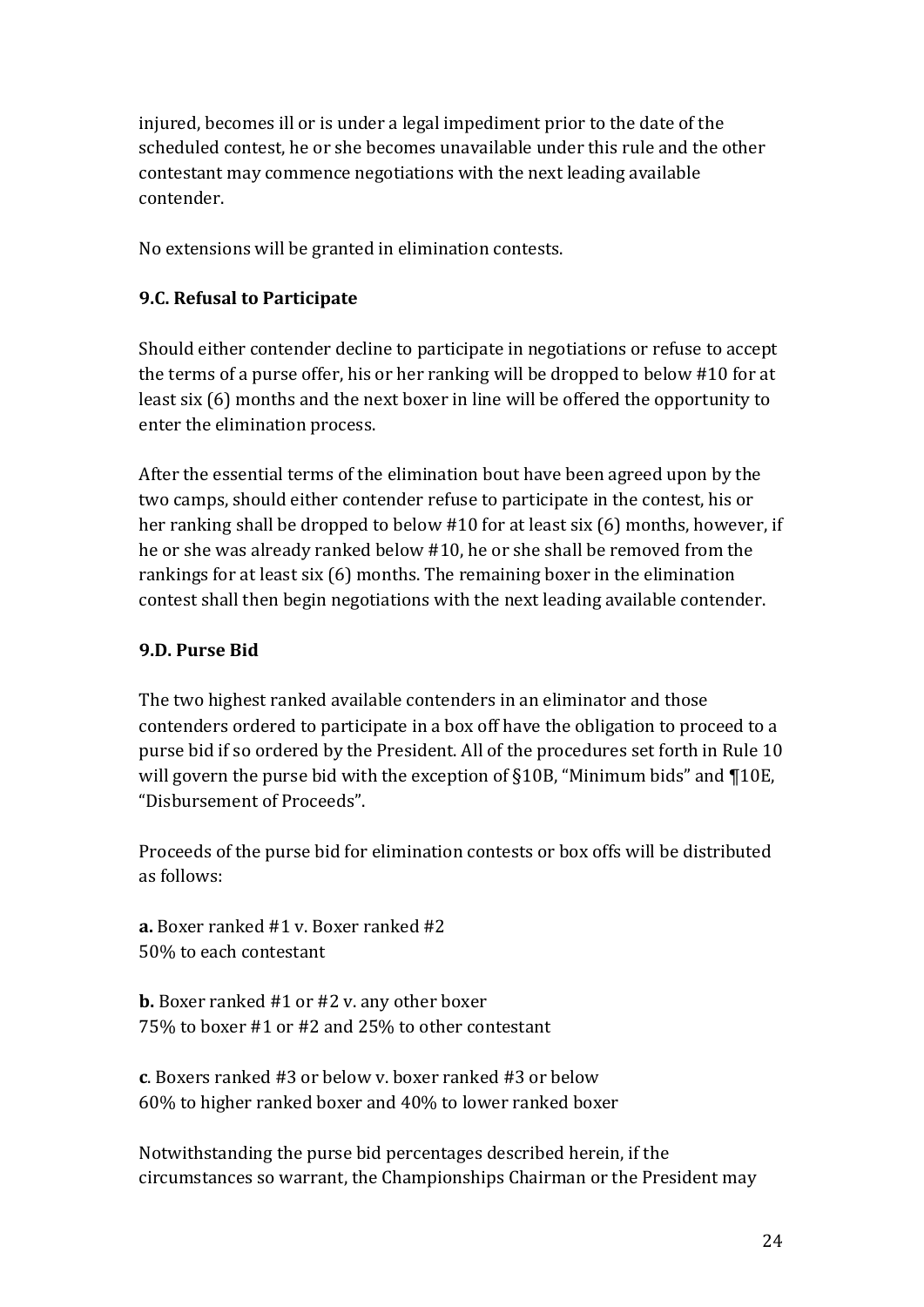make a recommendation to the Board of Directors that a different purse bid split be employed. Any variation in the purse bid percentages from those set forth in this rule must be approved by a majority vote of the Board of Directors.

# **9.E.** Box Off

The Championship Chairman and the President may, at their discretion, order a Box Off between the leading four  $(4)$  available contenders ranked #10 or above to determine the mandatory challenger in a specific weight class. If a boxer is unwilling to participate in a twelve round Box Off, the Championship Chairman and the President may designate another challenger. Rule 9.B. regarding "Unavailability" applies in the case of a Box Off.

If any boxer who has contracted to fight in a box off is unable to complete the box off due to injury, illness, a legal impediment which could prevent the contest from taking place in the opinion of the EBC, or a suspension, the EBC may order the next leading available contender to take his or her place. No extensions will be granted in a box off.

The leading four available contenders have the obligation to proceed to a purse bid if so ordered by the President. All of the procedures set forth in Rule 10 will govern the purse bid with the exception of  $\P$ 10B, "Minimum Bids" and  $\P$ 10E, "Disbursement of Proceeds". 

The provisions set forth in  $\P D$  of Rule 9 above shall govern the disbursement of proceeds for a box off instead.

# **9.F. Voluntary Elimination Bout**

Nothing in this Rule shall preclude promoters from negotiating a contest between any two  $(2)$  of the top five  $(5)$  leading available contenders for the #1 or #2 positions, which contest is subject to the approval of the Championships Chairman and the President. The EBC encourages promoters to negotiate such voluntary elimination contests.

# **9.G. Fees**

The sanction fees for elimination/box off contest are contained in Exhibit A.

# **Rule 10. Purse Bid Procedure**

# **10.A. Notification of Purse Bid**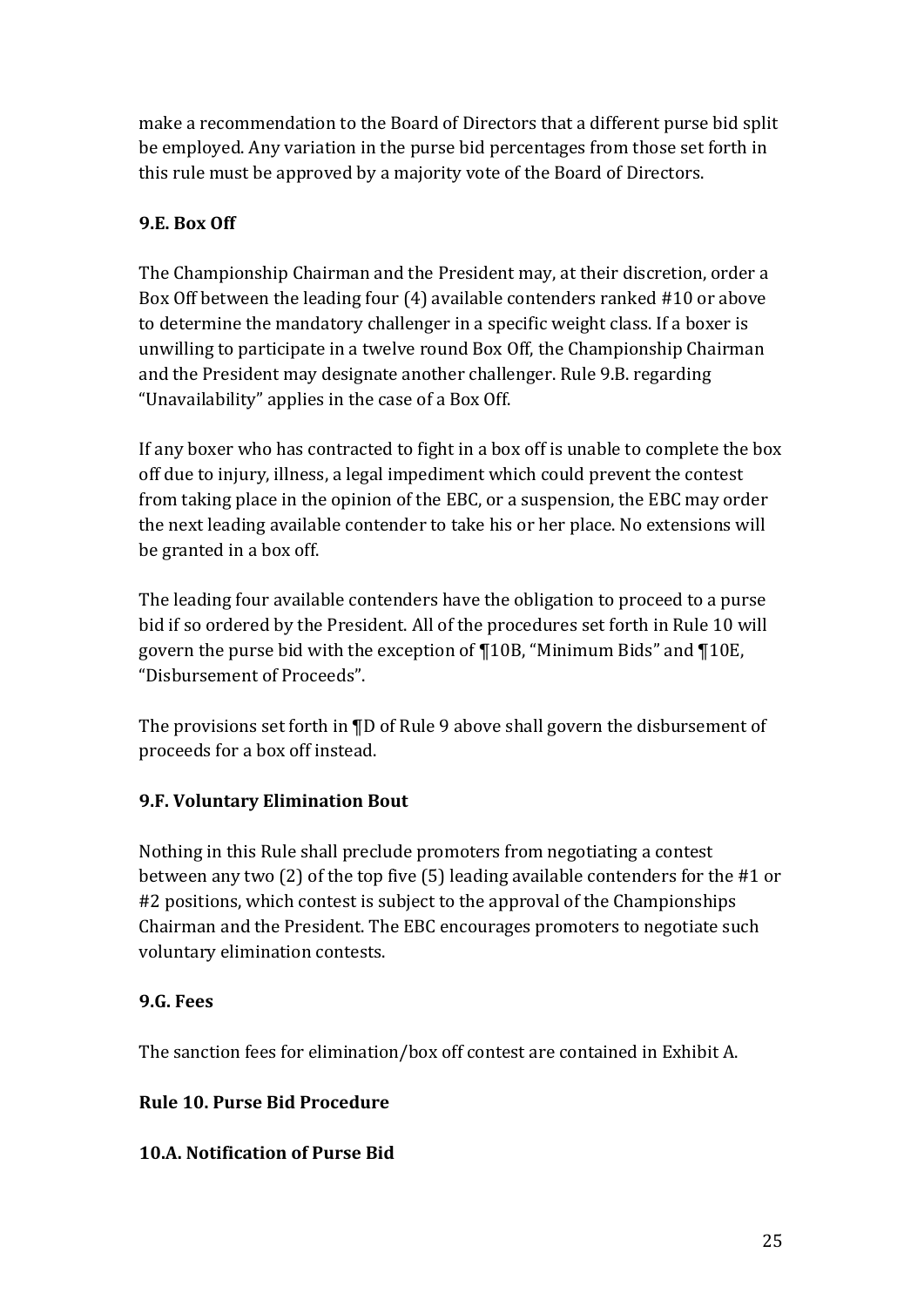If the camps are unable to come to an agreement as to the promotion of a Title contest in the initial thirty  $(30)$  day negotiation period, or if one of the camps certifies in writing during the negotiation period that he or she is not willing to participate in negotiations, the President of the European Boxing Council (EBC) shall notify each registered promoter that a purse offer will be held. The purse bid notice shall advise registered promoters of the minimum bid required under this Rule. The purses for each boxer include all expenses for the boxers and their trainers. 

If no one bids on the Title bout at the first scheduled purse bid, a second bid will be held. If no one bids at the second purse bid on the Title contest, the championship may be vacated.

If no one bids on the Eliminator at the first scheduled purse bid, both boxers will be dropped from the top 10 rankings for at least six  $(6)$  months. If one or both of the boxers are ranked 11 through 15, they will be dropped from the ratings for at least  $\text{six}(6)$  months.

# 1. **Promoter's Obligation**

To participate in a purse bid, all of the promoter's annual registration fees must be paid to the EBC at least five (5) days prior to the initial date scheduled for the purse bid. See also Rule 2D.

Each promoter participating in a purse bid shall pay a non-refundable fee to the European Boxing Council (EBC) of  $\text{\textsterling}1,000$ .

# **2. Contents of Notification**

Notification of the purse bid will include names of boxers, weight class, and the deadline date for bids to be accepted. The date set for the purse bid will be set at least 10 days after notification has been given.

# **10.B. Minimum Bids**

Bids below the following minimum amounts will not be considered in a bout between a Champion and a challenger ranked either  $#1$  or  $#2$ :

| Weight class | <b>Minimum Bid</b> |
|--------------|--------------------|
| $105 - 122$  | \$2,500            |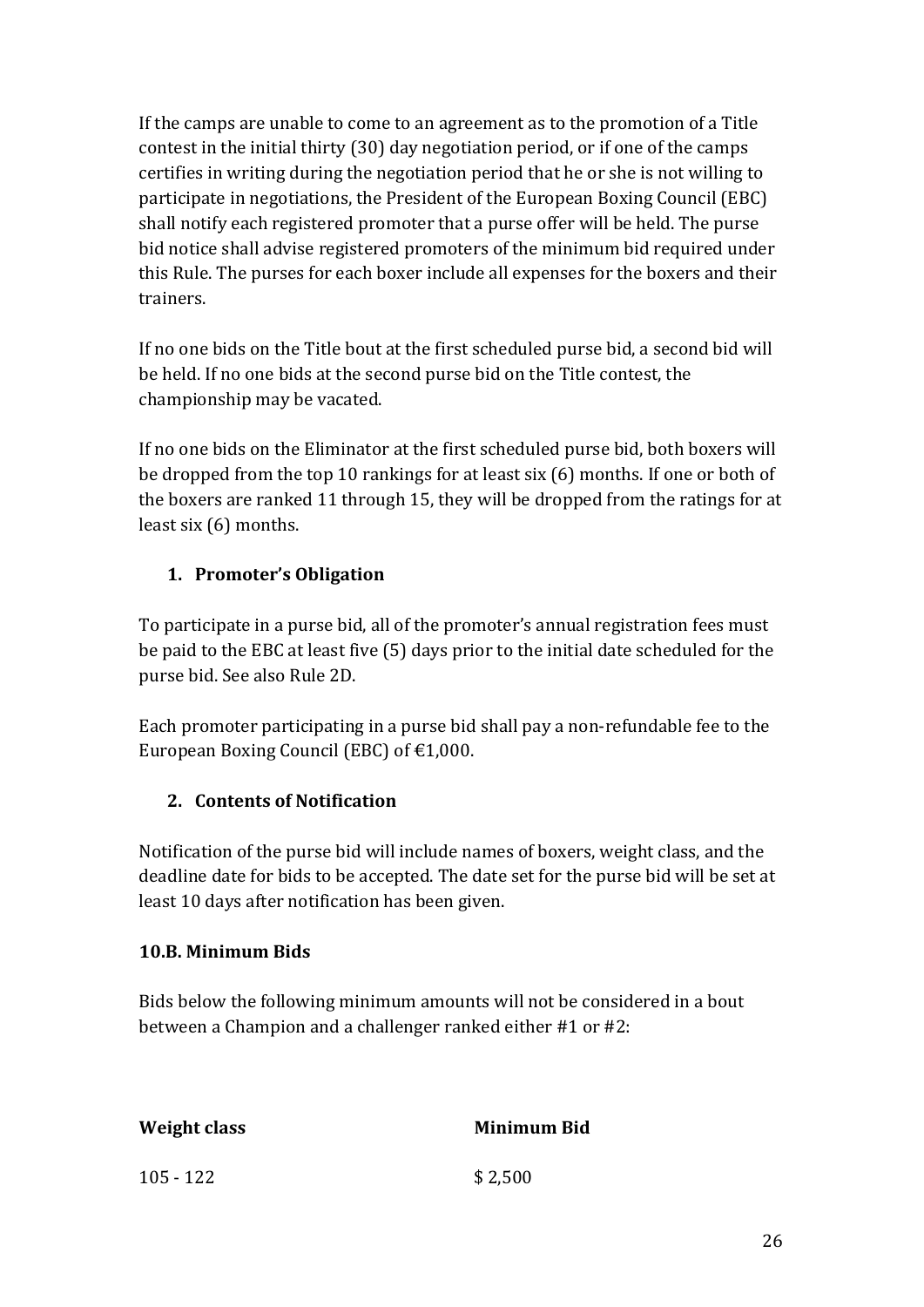| $126 - 147$ | \$3,500 |
|-------------|---------|
| $154 - 200$ | \$5,000 |
| Heavyweight | \$7,500 |

Bids below the following minimum amounts will not be considered in a contest between a Champion and a challenger ranked #3 or below:

| <b>Weight class</b> | Minimum Bid |
|---------------------|-------------|
| $105 - 122$         | \$1,250     |
| $126 - 147$         | \$2,500     |
| $154 - 200$         | \$4,000     |
| Heavyweight         | \$6,000     |

#### 10.C. Form of **Bids**

To insure the integrity of the bidding process, all bids must be submitted in person by promoter or promoter's representative, by registered or certified mail or by overnight service such as UPS, FedEx, DHL, etc. All bids will be kept confidential until the time designated in the notice for the opening of the bids.

#### **10.D. Deposit Submitted with Bid**

At the designated time for the bid, the promoter winning the bid must deliver the non-refundable sum of 10% of the total amount of the bid to the European Boxing Council (EBC) by way of cash, money order or wire transfer. Failure to do so will automatically cancel the bid and permit the President to recognise the next highest bidder.

The promoter must further deliver an additional non-refundable sum of 10% of the total amount of the bid to the EBC by way of cash, money order or wire transfer within 5 business days following the bid.

Failure to provide said funds will automatically void the original bid and permit the President to recognise the next highest bidder. Subject to the discretion of the EBC, the defaulting bidder will be barred from participating in EBC purse bids for a period of at least six (6) months.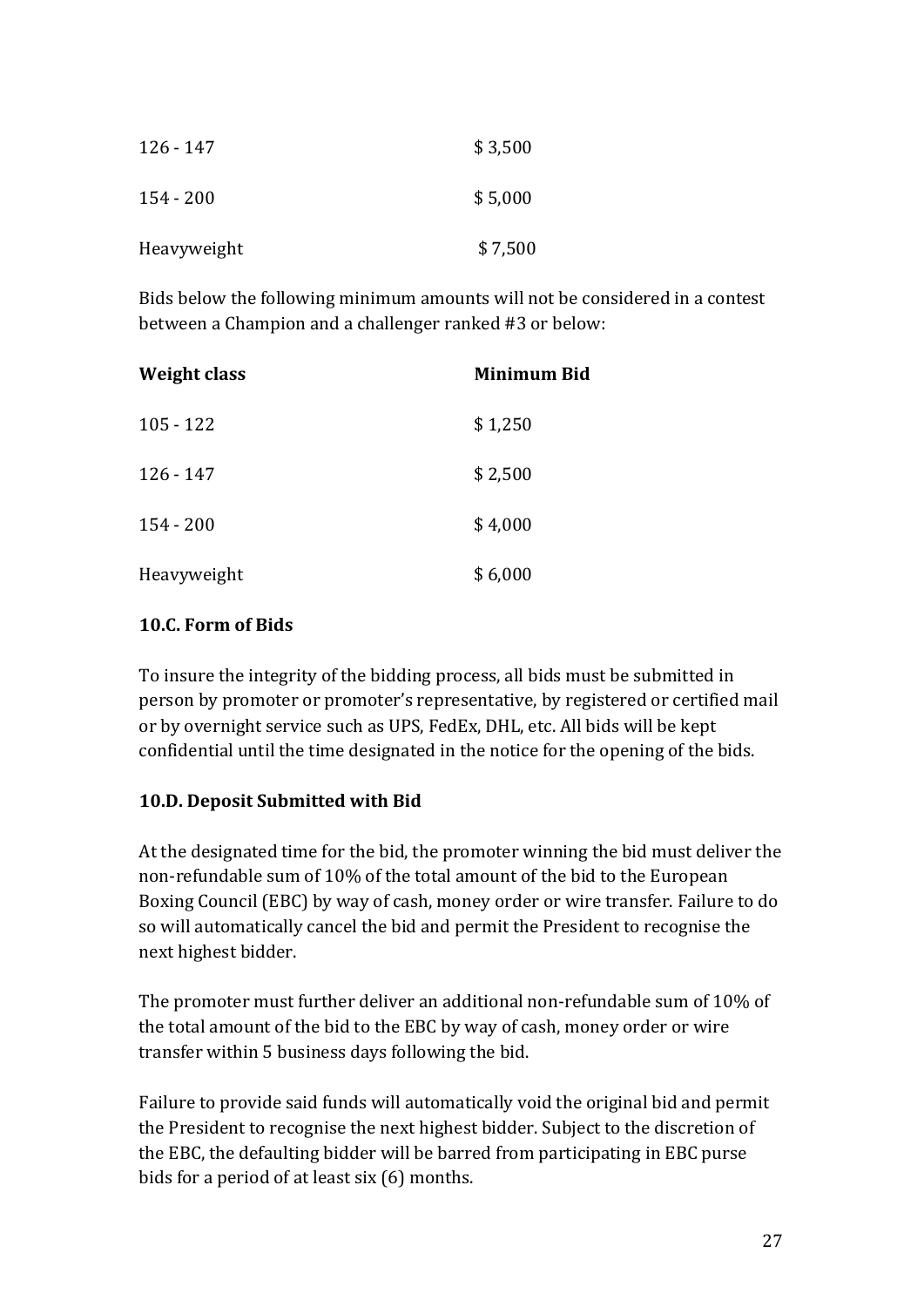In the event the promoter is unable to fulfil any of the obligations under this rule, the two non-refundable 10% checks will be divided with 75% to the Champion and 25% to the challenger. In the case of a vacant title, each boxer shall receive 50%. In the case of elimination contests and box offs, the percentage splits are governed by Rule 9D.

#### **10.E. Dishursement of Rid Proceeds**

The Champion will receive 75% and the Challenger will receive 25% of total amount of the bid. If the offer is for a vacant title, each boxer will receive 50% of the total amount bid. The percentage splits for elimination contests and box offs are governed by Rule 9D. In a bout between a Champion and a Challenger ranked #3 or below, the Champion shall receive 85% and the Challenger will receive 15% of the total amount of the bid.

Notwithstanding the purse bid percentages described herein, if the circumstances so warrant, the Championships Chairman or the President may make a recommendation to the Board of Directors that a different purse bid split be employed. Any variation in the purse bid percentages from those set forth in this rule must be approved by a majority vote of the Board of Directors.

#### **10.F. Notification of Scheduled Bout/Obligations to Comply**

# 1. Promoter's Obligation

It is the responsibility of the winning promoter to prepare and provide to the European Boxing Council (EBC) a copy of the contract(s) for the contest signed by both camps as soon as possible, but not later than fifteen (15) days following the bid procedure. This contract shall contain the amount of the purse, the site, the date, the location of the contest and provide for a minimum of three  $(3)$ round trip standard air travel to the site of the contest (unless local to the fighter), accommodations for not less than three  $(3)$  persons for four  $(4)$  nights, payment for all required visas, and for the reasonable cooperation of the contestants to promote the contest. Other terms may be negotiated between the parties and included in the contract, but are not required. The EBC has a standard form Contest Contract for use by the camps after a purse bid. The boxing event must be scheduled to take place not less than 28 days and not more than 90 days from the date of the bid award, unless a different date is agreed to in writing by the boxers and/or approved by the Championships Committee. The winning promoter shall promptly make travel arrangements for the participants and inform them and the EBC of these arrangements.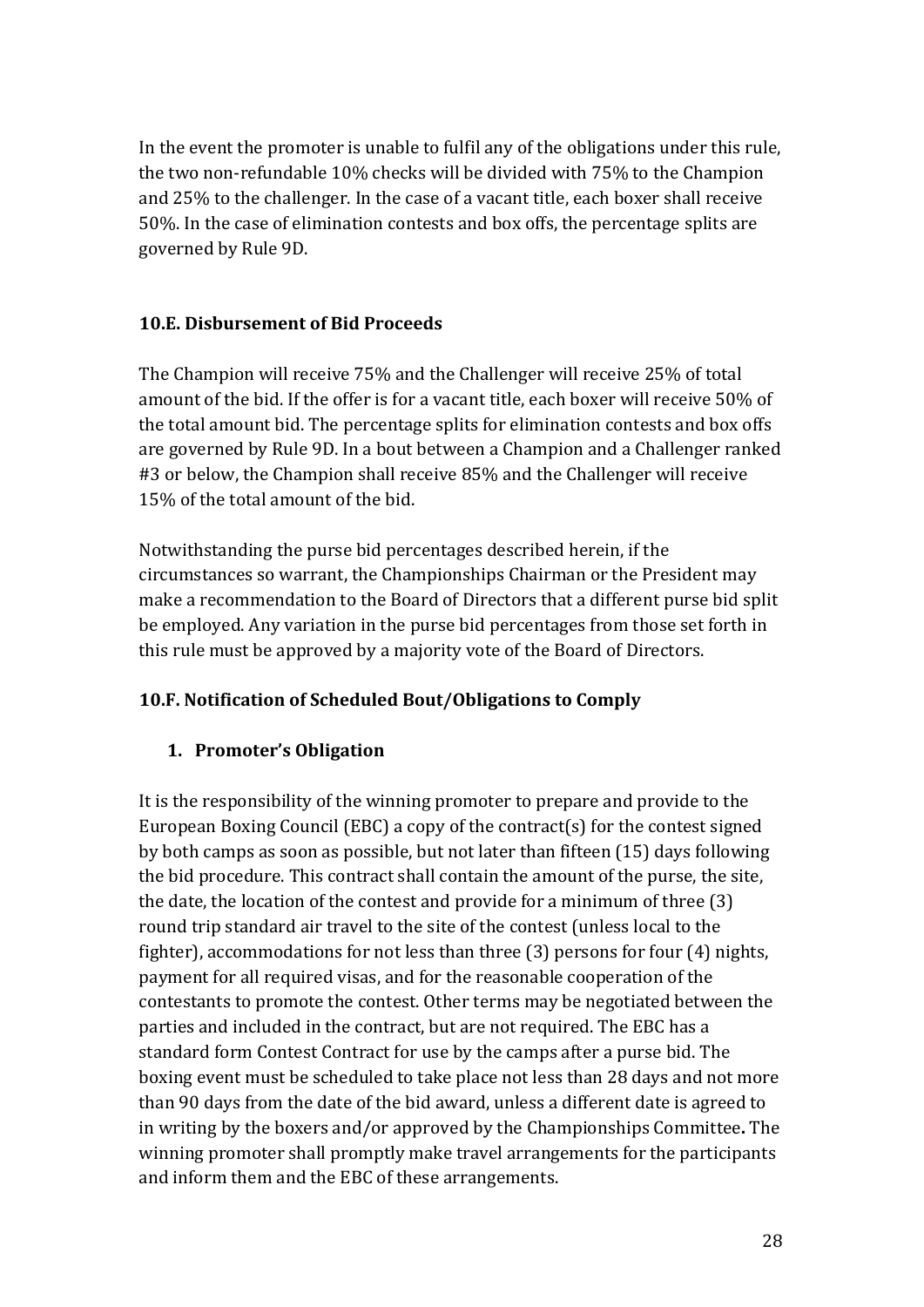## 2. Failure of Promoter to Comply with Obligation

Failure to provide the above listed information to the European Boxing Council (EBC), or to schedule the contest within 90 days of the purse bid in accordance with this rule, will automatically cancel the bid and permit the President to recognise the next highest bidder. Subject to the discretion of the EBC, the defaulting bidder will be barred from participating in EBC purse bids for a period of at least six  $(6)$  months.

# **3.** Failure of Champion to Comply

The Champion must sign the contract referred to in Rule 10.F.1 above within fifteen  $(15)$  days of the bid and must comply with all of the terms and conditions set by the winning bidder. Failure to so comply will result in the title being vacated and the fighter being removed from the ratings for at least  $\sin(6)$ months. 

# **4.** Failure of Challenger(s) to Comply

The Challenger in a championship title fight, and both contestants in a fight for a vacant title or an eliminator, must sign the contract(s) referred to in Rule 10.F.1 above within fifteen (15) days of the bid and must comply with all of the terms and conditions set by the winning bidder. Failure to comply will result in the boxer being removed from the rankings for at least six  $(6)$  months.

# **5. Limitation on Request for Exception; Unavailability after Purse Bid** due to Illness or Injury

No Exception to Regulation can be requested once the European Boxing Council (EBC) has sent out the notice of the date of the purse bid or a contract has been signed for a mandatory contest. In the event the Challenger becomes unavailable due to injury or illness after the purse bid has been held, the Champion will be ordered to begin negotiations under this rule with the next highest leading available contender. In the event the Champion becomes unavailable due to injury or illness after the purse bid has been held, and such disability has been proven to and accepted by a physician approved by the President of the EBC, he or she may be granted a medical extension not to exceed ninety (60) days. If it is determined by the physician that the Champion will be disabled for a period to exceed ninety (60) days, the Championships Committee, with the approval of the Board of Directors, may vacate the title.

#### **6. No Intervening Bouts**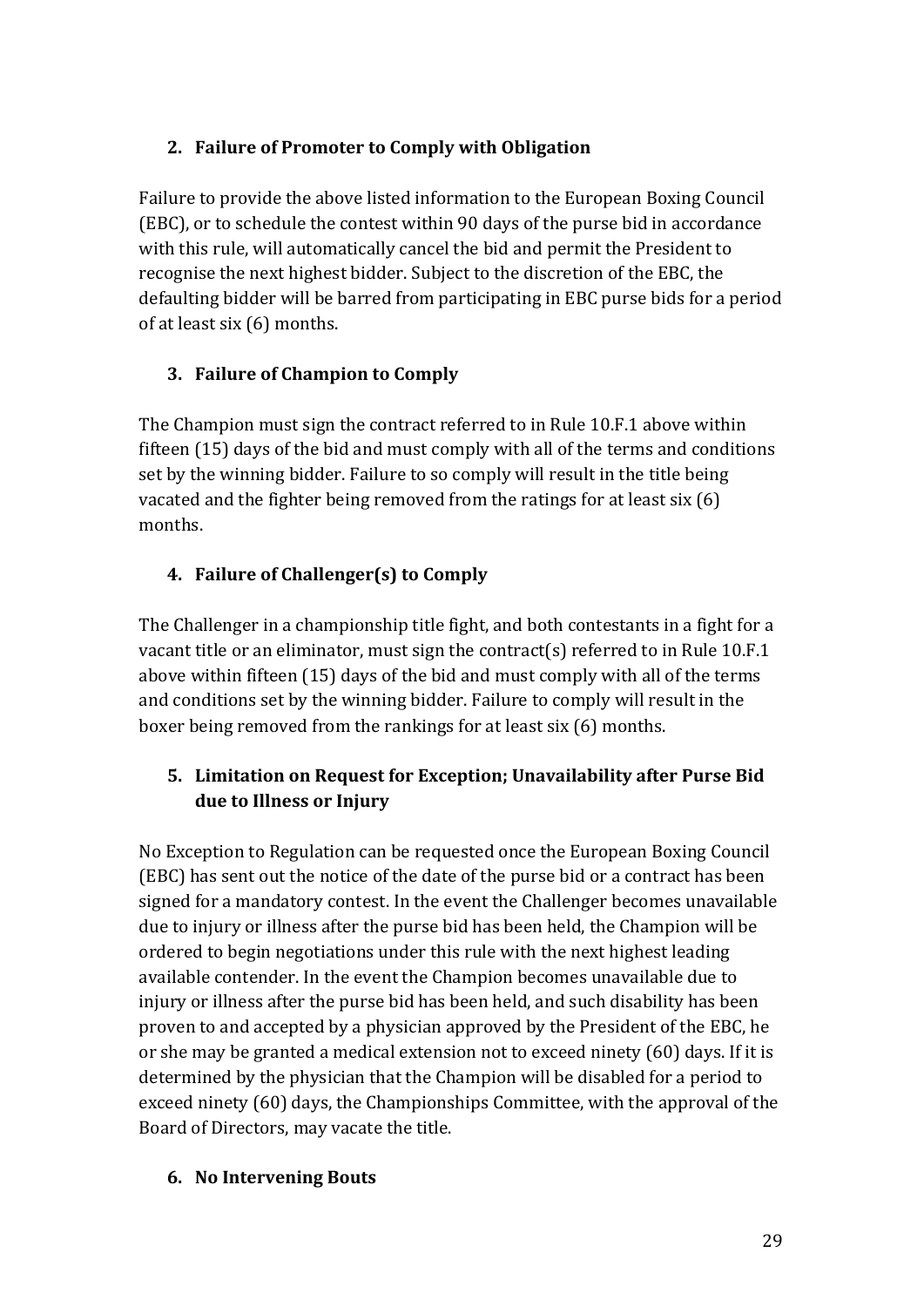The boxers are not permitted to take any intervening bouts. If the Champion takes an intervening bout, he or she will forfeit the title and if the Challenger takes an intervening bout, he will be dropped to below position  $#10$  in the rankings for at least  $\sin(6)$  months.

## **10.G. Procedure when Winning Bidder Defaults**

In the event the winning bidder defaults under  $\P D$  or  $\P F$  above, the bid falls to the next highest bidder ("Bidder  $#2$ "). Bidder  $#2$  must deliver to the European Boxing Council (EBC) within 5 days of notification by the EBC a non-refundable payment in an amount representing 20% of its bid. The second bidder may withdraw its bid within five  $(5)$  days of being notified by the EBC if, due to the passage of time, its ability to promote the contest has been adversely affected.

If less than 30 days from the original bid date have passed when Bidder  $#2$  is notified that he or she has won the bid, Bidder  $#2$  shall comply with  $\P$ F above and stage the fight within the time remaining in the initial 90 day period.

If more than 30 days have passed when Bidder  $#2$  is notified that he or she has won the bid, he or she must comply with  $\P$ F above and he or she will be given 90 days from notification to stage the fight.

If Bidder #2 does not comply with the terms above, the President will order the Champion/Mandatory challenger, or the leading available contenders in the case of a vacant title, to negotiate for the promotion of the contest. If no deal is reached within thirty (30) days, notice will be given to all registered promoters of a purse offer. See ¶A above.

# **Rule 11. Exception to Regulations**

# **11.A. Request for Exception**

A request for an Exception to the enforcement of any European Boxing Council (EBC) rule may only be made by a reigning Champion and must be in writing setting forth the reasons for making such a request. Once the EBC has sent out the notice of the date of the purse bid, or once a contract has been signed for a mandatory contest, no Request for an Exception can be made.

#### **11.B. Fee for Requesting an Exception**

Said written request shall be accompanied by a certified, non-refundable Exception application fee of  $\epsilon$ 1,500.00. However, in the event the Exception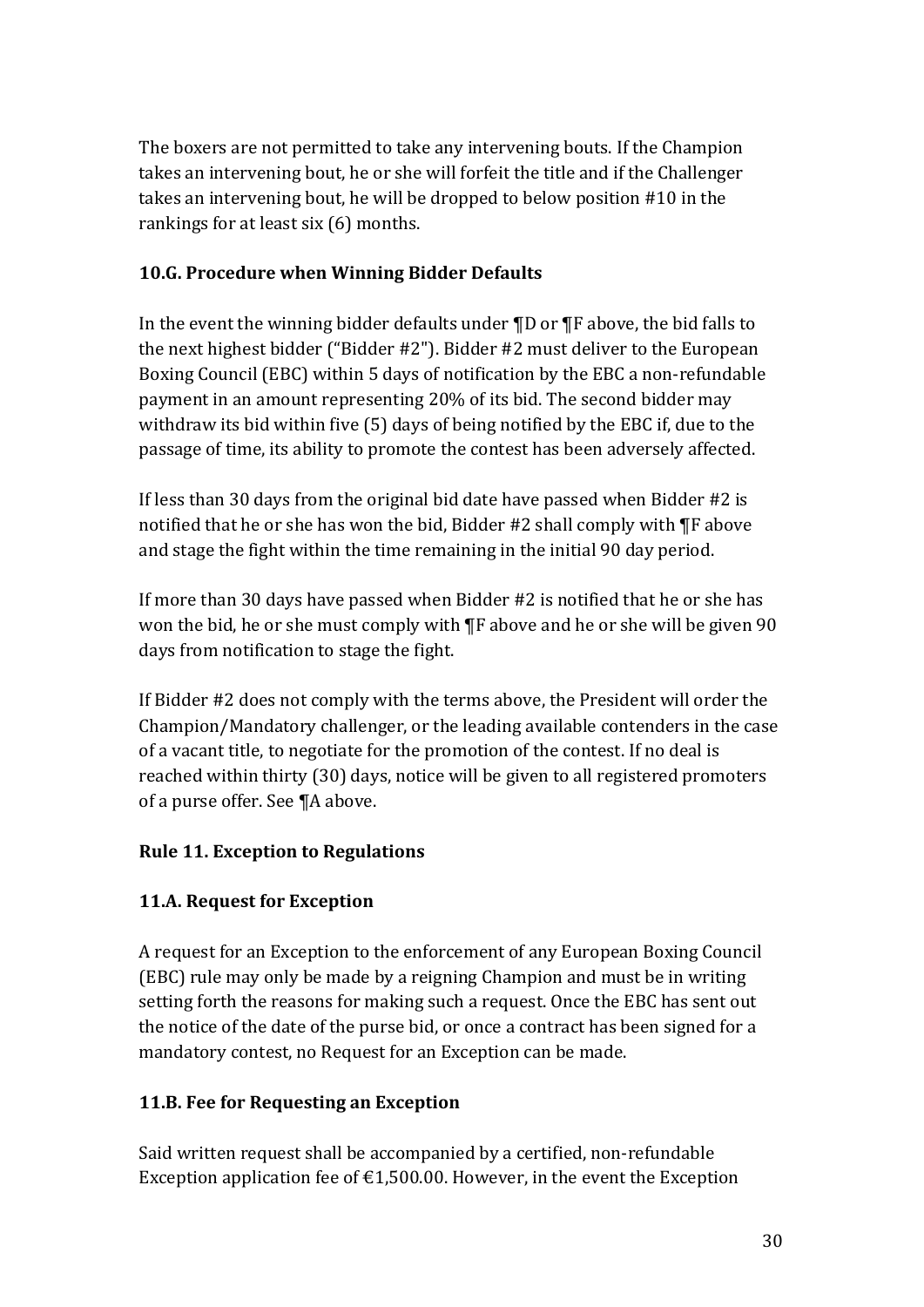requested is due to an injury, disability or illness, which has been proven to, and accepted by, a physician approved by the President of the European Boxing Council (EBC), no fee is required.

# **11.C.** Notice to Affected Boxers

Upon receipt of a written request and fee by the applicant for an Exception, a copy of the written request will be forwarded to the affected participant and he or she will have seventy- two (72) hours to respond as to whether he or she is in agreement or has any objection, and if so, to state said objection in writing.

# **11.D. Notice to Board of Directors**

After receiving an objection from the affected participant, the President shall then distribute a copy of the request for an Exception and any objection thereto to the Board of Directors and poll said members to determine whether the request for an exception shall be granted or denied, and if it is granted, what conditions shall apply.

# **11.E. Requirements for Approval of Request for Exception**

Any Exception to these Championship Rules must be approved by a majority vote of the Board of Directors.

# **11.F. Indemnification Agreement**

As a condition of granting an Exception, the Champion requesting said Exception shall agree in writing to indemnify, hold harmless and otherwise reimburse the European Boxing Council (EBC) for any legal fees or other expenses related to the granting of said Exception, including, but not limited to, the costs attendant to any resultant litigation.

# **11.G. Right to Appeal**

If the Exception is granted, it will be granted conditioned upon the affected participant reserving the right to file an Appeal under the procedure in Rule 12 prior to a final decision. There shall be no additional fee for the appeal. Upon notification that the affected participant does not intend to file an Appeal, the decision of the Board of Directors shall become final.

# **11.H. Composition of Panel to Hear Appeal**

The committee under Rule 12 appointed to hear an Appeal from the grant of an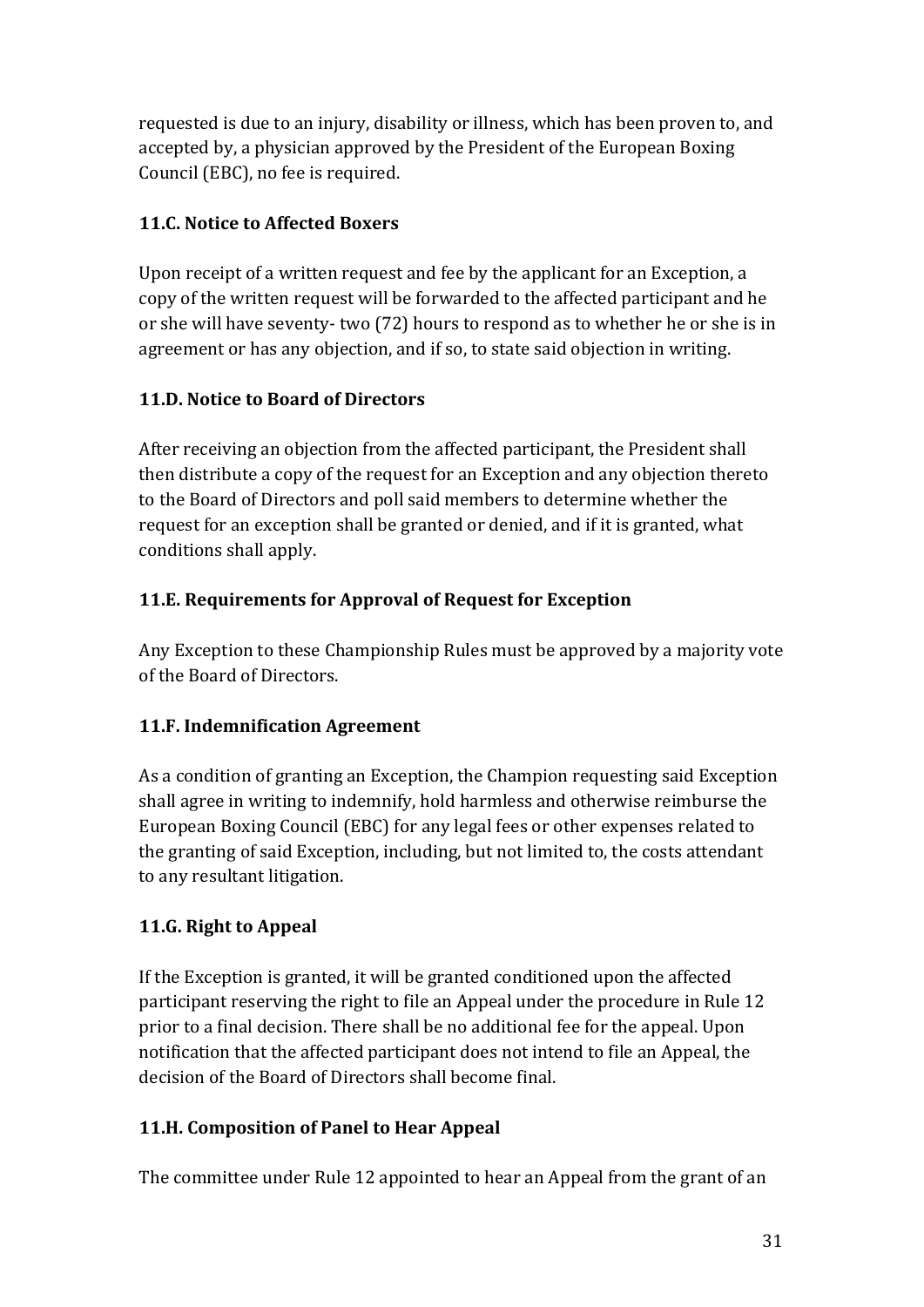Exception under this rule, shall not consist of any members of the Championships Committee or Board of Directors. The panel shall be appointed by the President, from the general membership of the organisation.

# **11.I. Compliance with Terms of Exception**

The Champion must comply with all conditions contained in the grant of an Exception. In the event that an Exception has resulted in a delay of the reigning Champion's mandatory obligation, the reigning Champion, or the newly crowned Champion if the title changes hands, will not be permitted to further delay the mandatory by seeking an Exception.

# **11.J. Limitation on Requests for Exception**

A reigning Champion shall not be permitted to request more than one Exception to delay a mandatory obligation. Once the Champion has complied with all conditions of the Exception and fulfilled his mandatory obligation, he or she will not be precluded from seeking another Exception.

# **11.K. Limitation on Power to Grant Exception**

Neither the President, the Chairperson of the Championships Committee nor any other member of the Board of Directors shall have the authority to grant an Exception under this rule unilaterally.

# **Rule 12. Appeal Procedure (Exclusive of Ratings-for Ratings Appeals See**) **Rule 13 below)**

# **12.A. Grounds for Appeal**

- **1.** Miscalculation of the score where the correct score would change the outcome of the fight;
- **2.** Inappropriate conduct by the referee which is alleged to have affected the outcome of the fight;
- **3.** Misconduct on the part of the judges or referee which is alleged to have had a material effect on the outcome of the fight;
- **4.** Imposition of penalties under Rule 14; and
- **5.** Any other alleged violation of the rules of the European Boxing Council (EBC) that may have a detrimental effect on the rights of the complainant.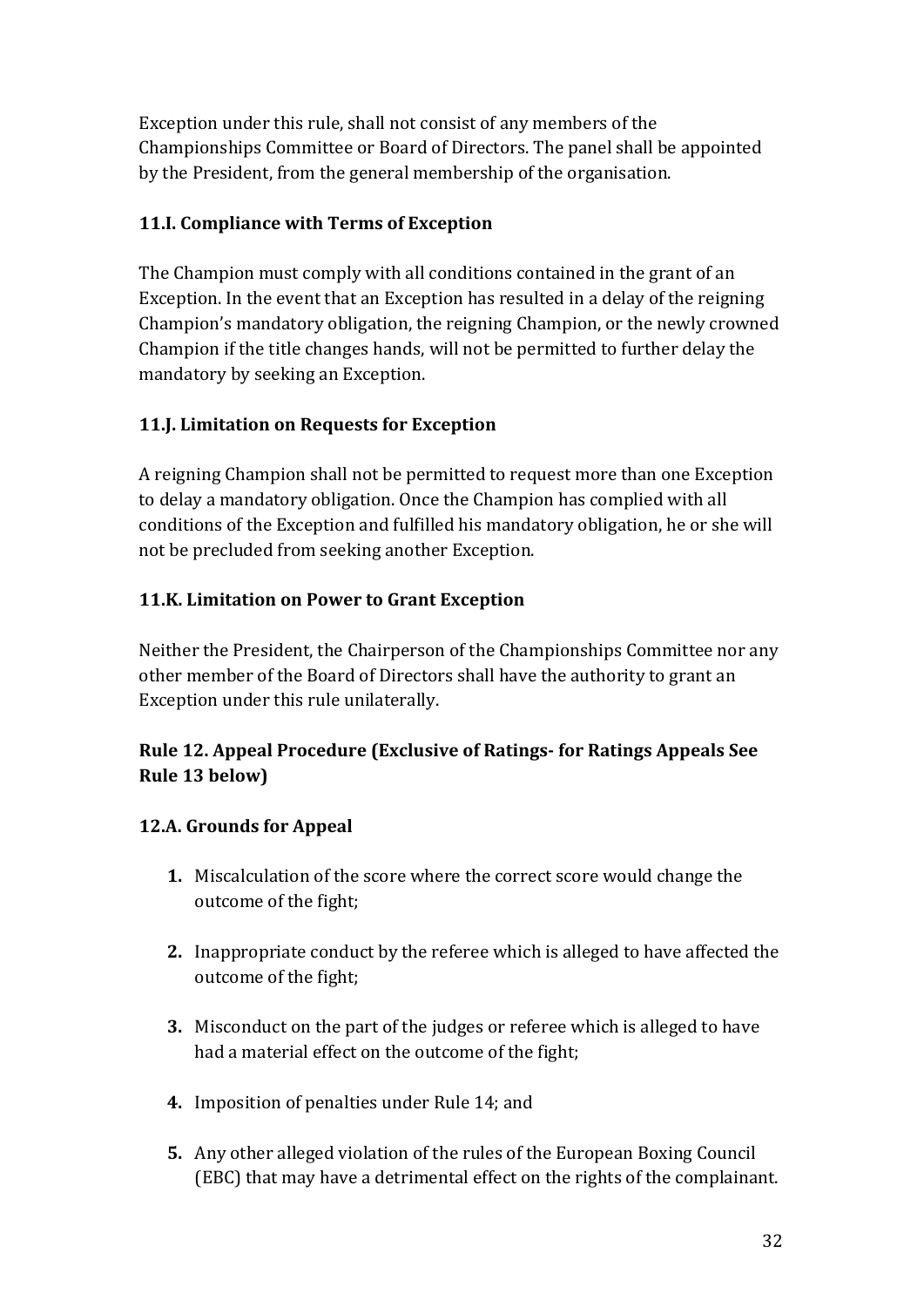## **12.B. Form and Timing of Appeal**

All Appeals shall be in writing from the complainant or his designated representative and shall be sent to the President of the European Boxing Council (EBC) within ten  $(10)$  business days from the date of the subject fight or any alleged infraction of the rules. Failure to appeal within ten  $(10)$  business days shall constitute a waiver of the right to Appeal.

# **12.C. Contents of Notice of Appeal**

The Appeal shall list with specificity each alleged discrepancy/ground for Appeal and/or infraction of a rule of the European Boxing Council (EBC) and explain the effect of said infraction or claimed discrepancy on the complainant.

## **12.D. Fee**

All requests for a hearing before the Appeals Committee by any complainant must be in writing and accompanied by a company or personal cheque payable to the European Boxing Council, cash, money order or wire transfer in the amount of  $\text{\textsterling}2,500.00$ . The  $\text{\textsterling}2,500.00$  fee is non-refundable and shall be delivered to the President of the European Boxing Council (EBC) at the time the Appeal is filed. In the event an affected participant under Rule 11 files an appeal from the decision granting the Exception, there is no fee required.

# **12.E. Notification of Hearing**

The President shall notify the complainant of the time, place, and date set for the hearing. The President shall further provide all interested parties with a copy of the written appeal and inform them of the time, place and date of the hearing. All interested parties may be heard at the hearing.

# **12.F. Panel to Hear Appeal**

The President of the European Boxing Council (EBC) will appoint a Chairperson and two additional members to the Committee to hear Appeals. They will be selected according to the type of Appeal under consideration. The Board of Directors of the EBC must approve each panel. After completion of the hearing, the panel will present its findings to the President, who, after consultation with the Championships Committee, shall take that action deemed appropriate based upon said recommendation.

#### **12.G. Notification of Result**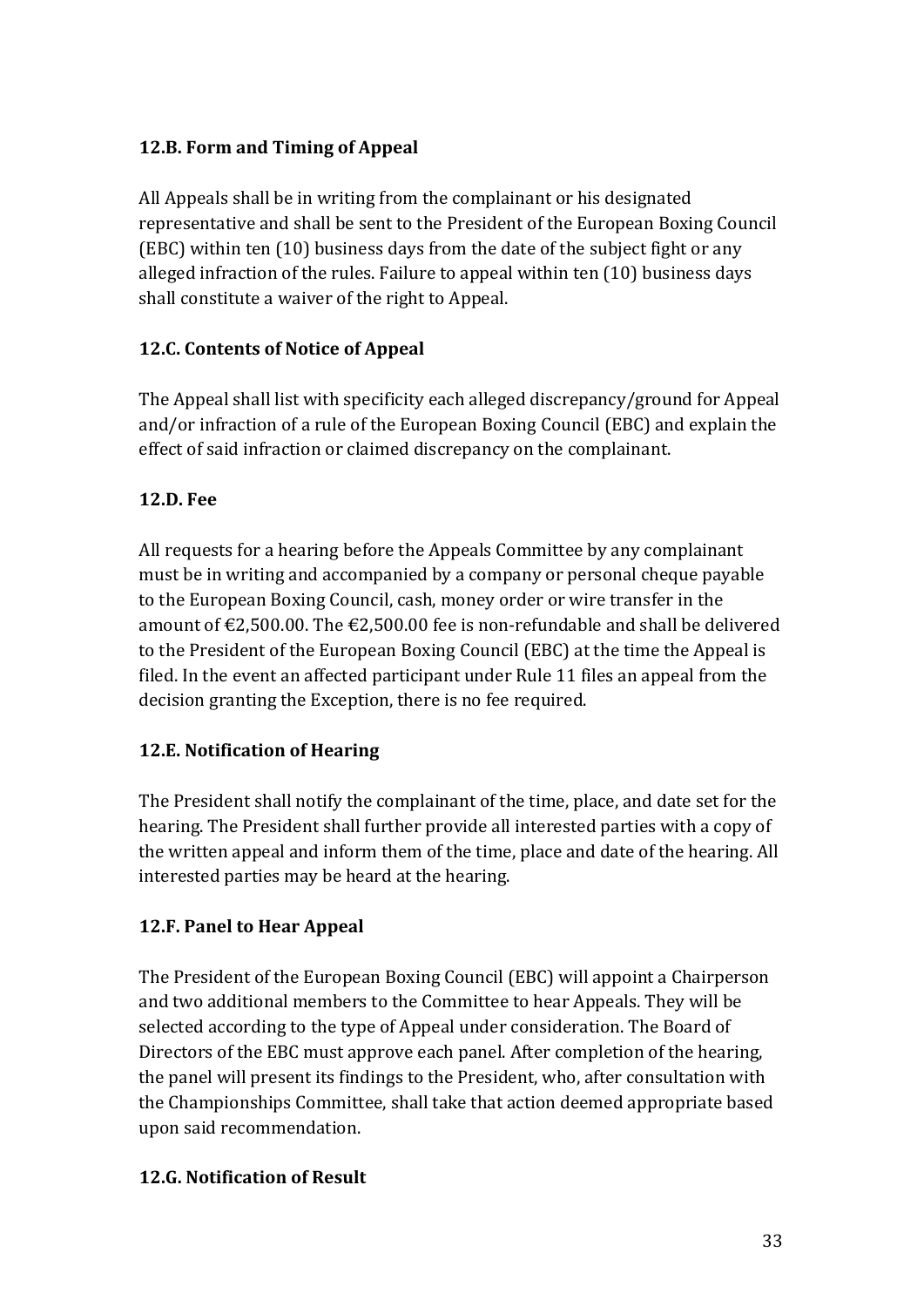The complainant shall be notified in writing of the result of the hearing within ten (10) business days of the hearing.

# **12.H. Exhaustion of Remedies**

Any person(s) aggrieved must file and exhaust this internal Appeal procedure prior to taking other actions, including commencing litigation under Rule 15.

# **Rule 13. Ratings Appeals**

# **13.A. Informal procedure**

Nothing in this Rule shall prohibit a boxer or his or her designated representative from questioning the boxer's rating, either orally or in writing, within seven (7) business days from the date the ratings are posted on the official European Boxing Council (EBC) website at www.europeanboxingcouncil.com Nor shall anything in this Rule prohibit the Ratings Chairman, either on his or her own or upon consultation with the Ratings Committee, from proposing a resolution to any Rating issue presented by a boxer or his or her camp.

# **13.B. Formal Procedure**

In accordance with the mandate of the Muhammad Ali Act, the European Boxing Council (EBC) adopts the following formal procedures for a boxer to appeal the ratings:

# **1. Form and Timing of Appeal**

All Appeals shall be in writing from the boxer or the designated representative and shall be sent to the Chairman of the Ratings Committee within ten  $(10)$ business days from the date the ratings are posted on the official European Boxing Council (EBC) web site at www.europeanboxingcouncil.com

# **2.** Waiver of Right to Appeal

Failure to appeal within ten  $(10)$  business days shall constitute a waiver of the right to appeal.

# **3. Consideration of the Appeal**

The President of the European Boxing Council (EBC) shall notify the members of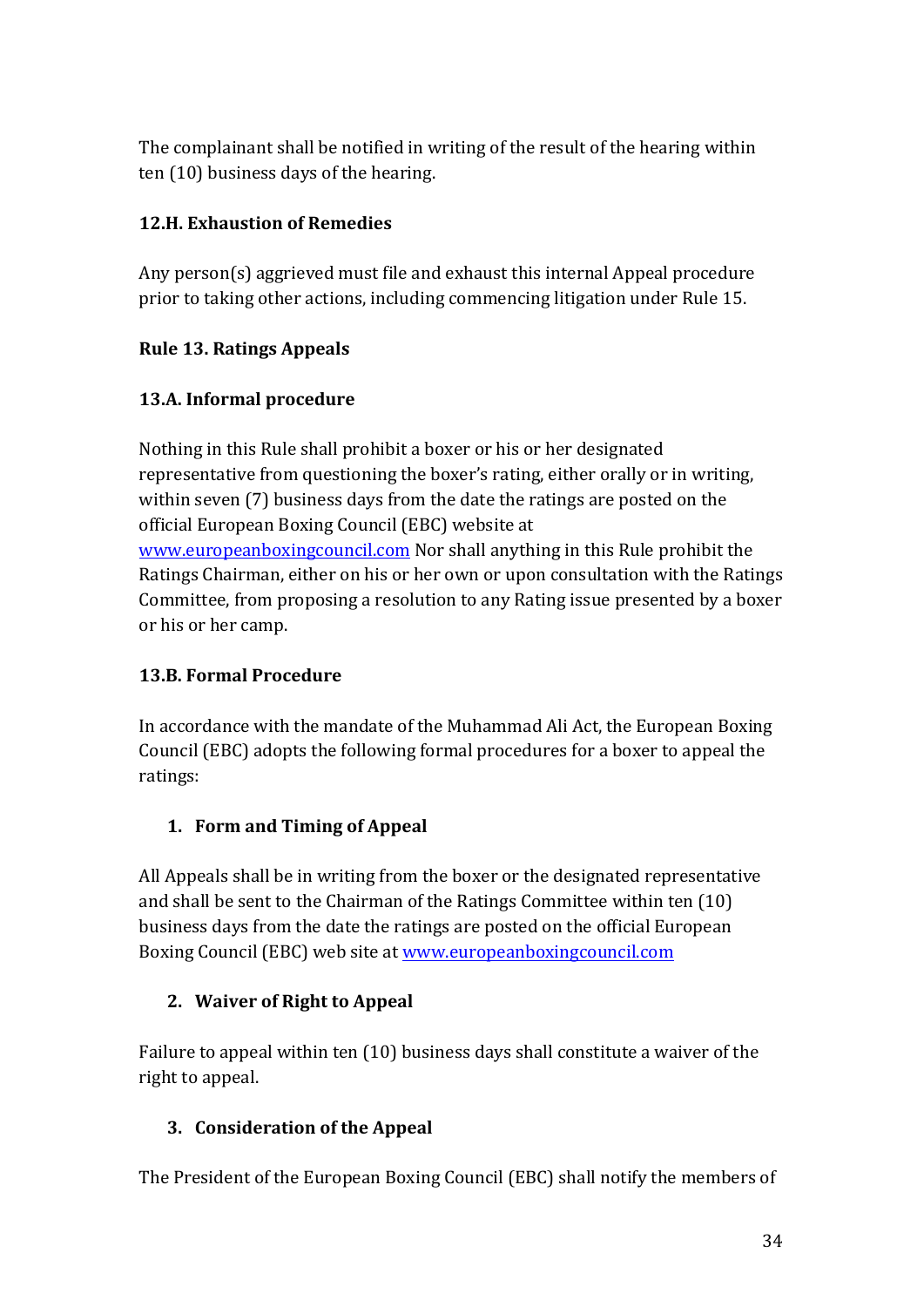the Board of Directors of the Appeal and provide each member with all documentation received by the Ratings Chairman regarding the Appeal, as well as a copy of the written justification for the rating provided by the Ratings Chairman. 

# **4.** Requirements for Changing a Rating

Any Appeal to change a rating under this Rule must be approved by a majority vote of the Board of Directors.

## **5.** Notification of Results

The complainant will be notified in writing of the results of the Appeal within seven (7) business days after submission of the Appeal to the Ratings Chairman.

## **Rule 14. Penalties**

Should any Champion or Challenger be found in violation of any of the rules of the European Boxing Council (EBC), he or she may be removed from the rankings for a period of not less than one (1) year. Should any Champion, Challenger, promoter, corner man or manager be found to have acted in an unsportsmanlike or unprofessional manner as provided in Rule 5 (EBC European championship, elimination and unification contests) by a majority vote of the Board of Directors, the Champion or the Challenger may be subject to fine, forfeiture of monies, vacation of title, lowering or removal from the ratings or any other discipline directed by the Board of Directors. Any boxer, promoter, corner man or manager subjected to discipline under this rule has a right to appeal the finding of a violation or the imposition of discipline, or both, under Rule 12, Appeal Procedure.

#### **Rule 15. Litigation**

#### **15.A. Applicable Law**

In all cases filed against the European Boxing Council (EBC) in the high court by any Party, the laws of the United Kingdom shall apply.

#### **15.B. Venue**

Any promoter or boxer requesting sanction for a bout from the European Boxing Council (EBC) and all boxers, seconds and any and all other representatives of the boxers participating in a fight sanctioned by the European Boxing Council (EBC) (hereinafter "Party" or "Parties") hereby consent to submit to the jurisdiction of the high courts in the United Kingdom in the event the European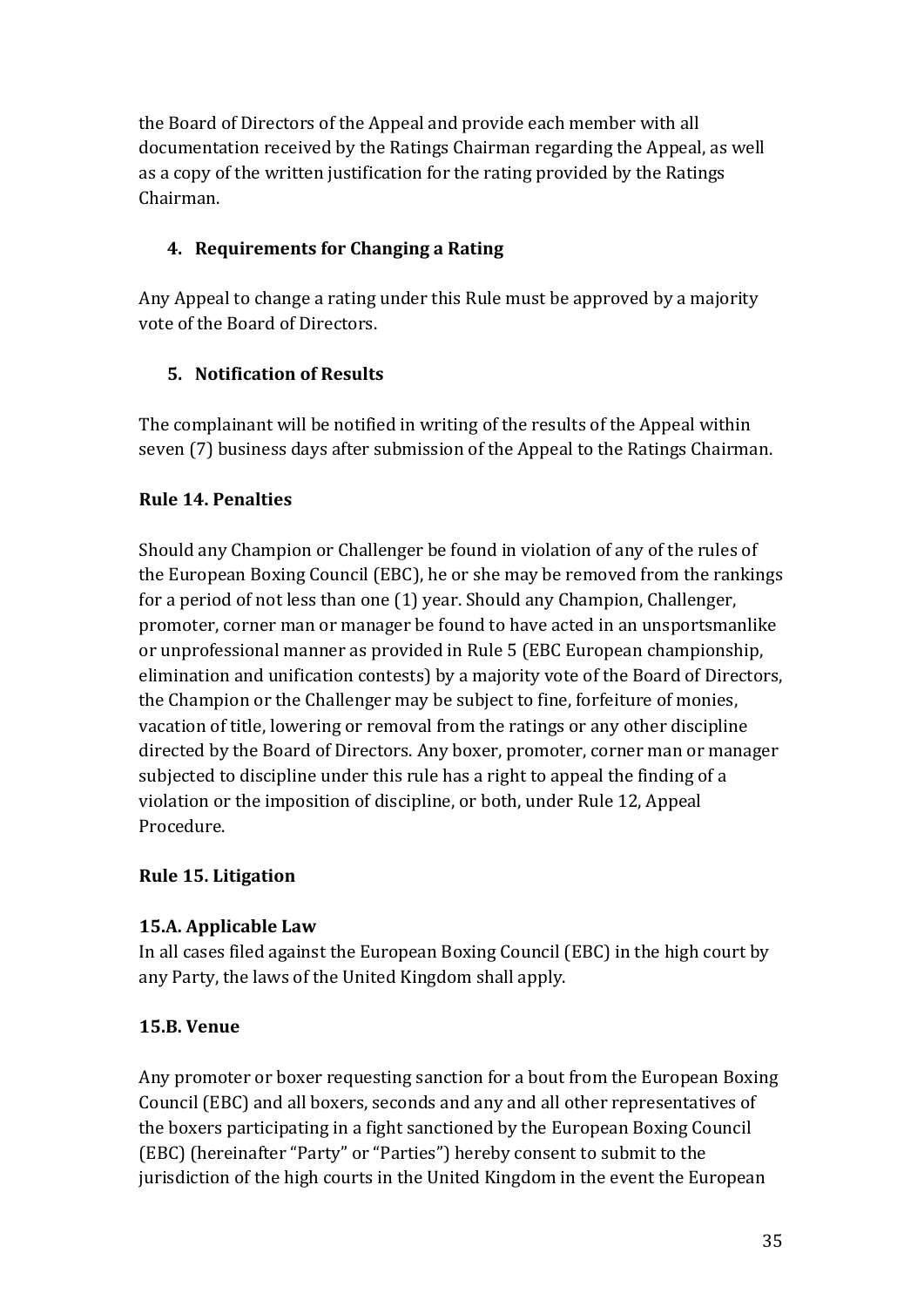Boxing Council (EBC) files suit against them.

All actions filed by any Party against the European Boxing Council (EBC) shall be filed in the United Kingdom.

# **15.C. Duty to Protect, Defend, Hold Harmless and Indemnify**

If the European Boxing Council (EBC) becomes a party to any legal proceeding as a result of any Party's action or omission, the Party shall defend, indemnify, and hold harmless the European Boxing Council (EBC) its employees, officers, directors, and agents, for all claims, damages, costs and expenses incurred therein by the European Boxing Council (EBC), including attorneys' fees. If the European Boxing Council (EBC) is made a party defendant in a lawsuit and the case is dismissed or resolved in favour of the European Boxing Council (EBC), the plaintiff(s) shall pay all of the costs and expenses of the litigation, including, but not limited to, attorney's fees incurred by the European Boxing Council (EBC).

# **15.D. Limitation of Liability and Disclaimer**

In no event shall the European Boxing Council (EBC) be liable to any Party for punitive, consequential, direct, or indirect damages, including, but not limited to, lost profits, loss of earning capacity, delay, interest or attorneys' fees, directly or indirectly resulting from any act or omission of the European Boxing Council (EBC), its employees, officers, directors, or agents.

# **15.E. Exclusive Remedy**

The sole and exclusive monetary remedy, both pre litigation and post litigation, for any party for alleged acts or omissions of the European Boxing Council (EBC) shall be limited to the return of the reasonable fees, expenses, or costs the Party has paid to the European Boxing Council (EBC) for the underlying event giving rise to the Party's claim.

# **Rule 16. Interim Championships**

# **16.A. When permitted**

In the event a Champion is advised that he or she has an illness or injury that may interfere with completing his or her mandatory within the sixty  $(60)$  day time period as set forth in Rule 5.D.3. he or she must seek a Rule 11 Exception to extend his or her mandatory due date. If the request for an Exception is granted, the Championships Chairman, subject to the approval of the President, may order a contest for an interim title. If the request for an Exception is not granted, the Championships Committee, subject to the approval of the President, may